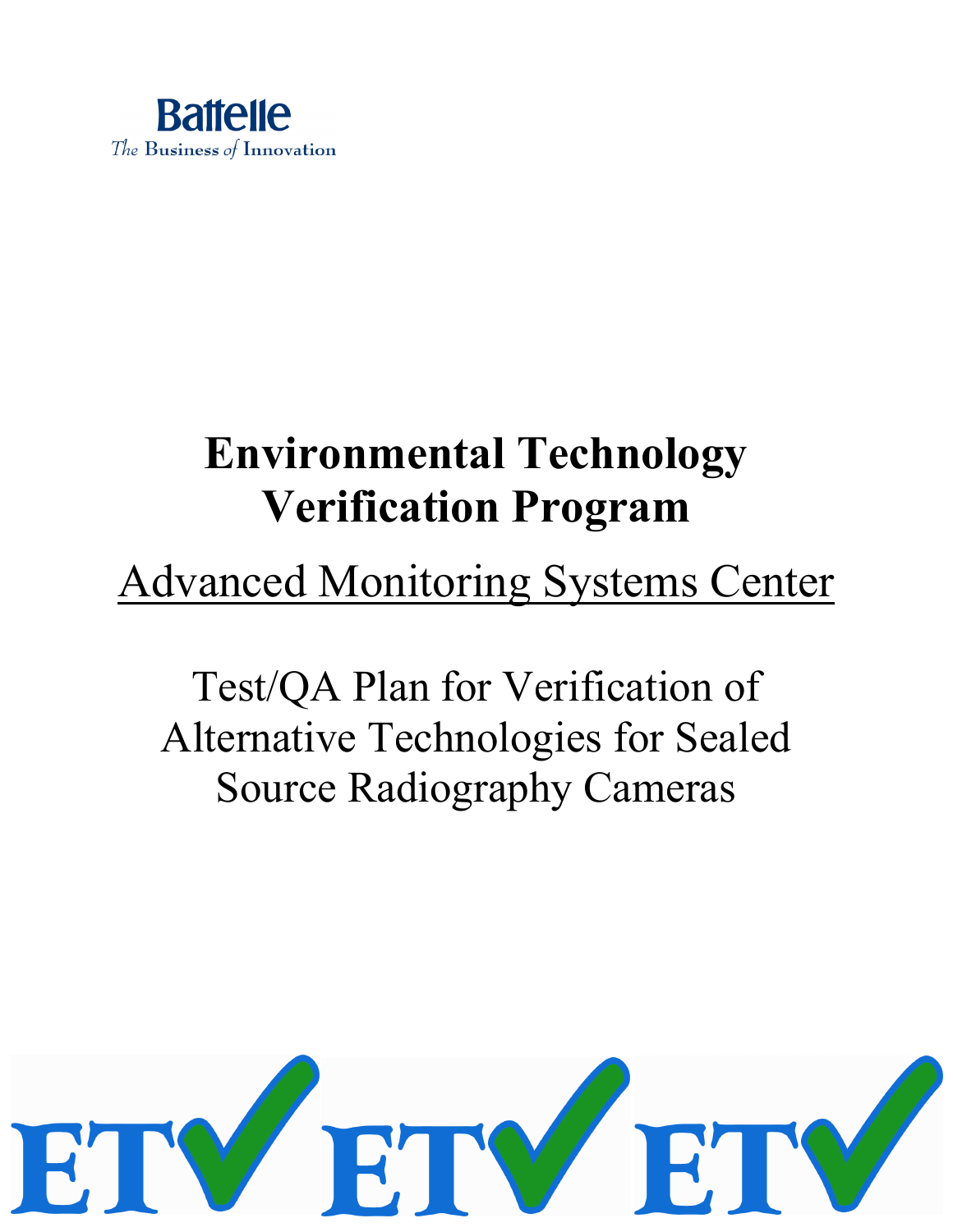# Test/QA Plan for Verification of Alternative Technologies for Sealed Source Radiography Cameras

May 28, 2010

Prepared by

Battelle 505 King Avenue Columbus, OH 43201-2693

Under Contract No. GS-23F-0011L Task Order 1145 National Homeland Security Research Center (NHSRC) US EPA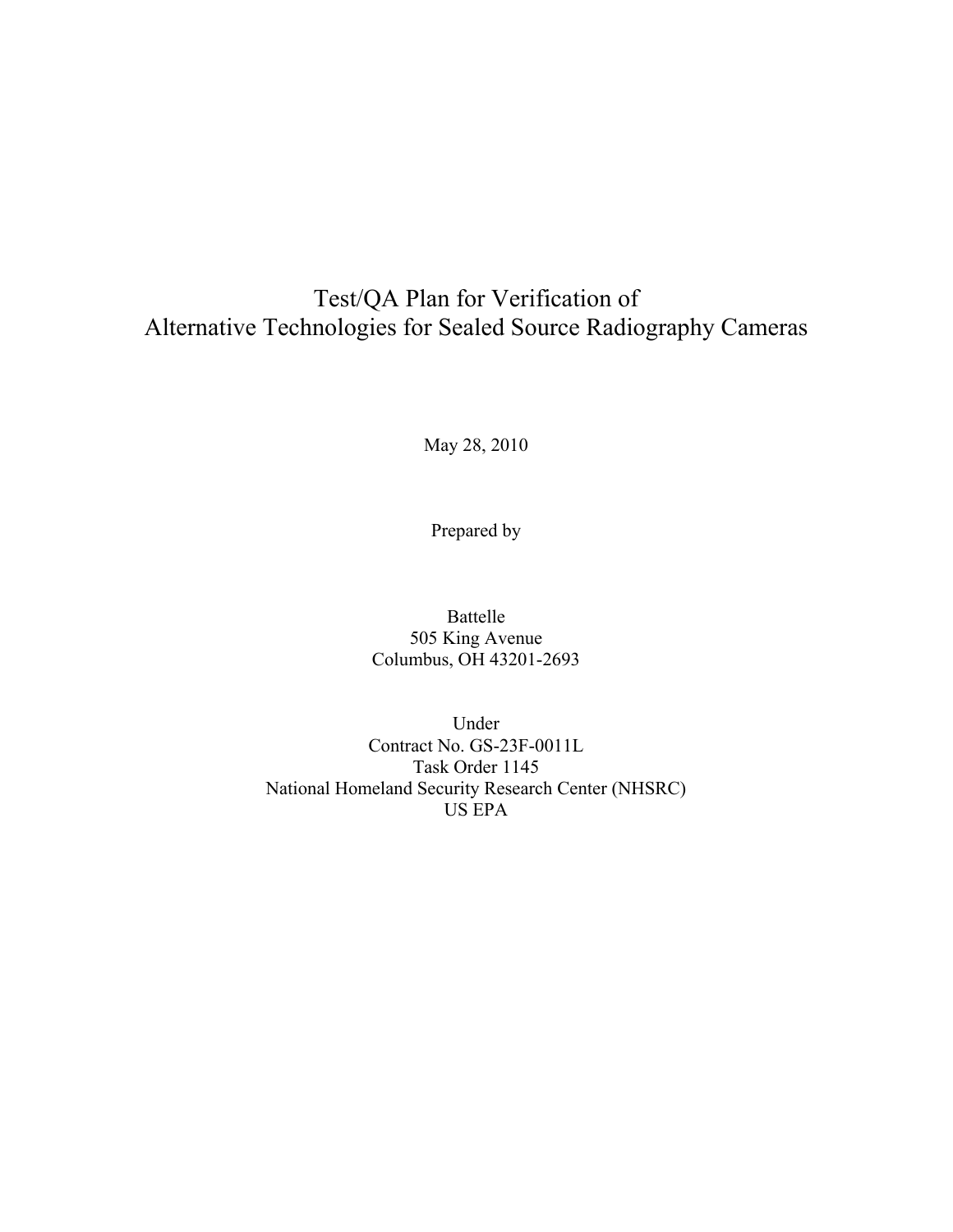# **TABLE OF CONTENTS**

| Section        | Page |
|----------------|------|
|                |      |
| A <sub>1</sub> |      |
| A2             |      |
| A <sub>3</sub> |      |
| A <sub>4</sub> |      |
| A <sub>5</sub> |      |
| A <sub>6</sub> |      |
|                |      |
| B1             |      |
| B <sub>2</sub> |      |
| B <sub>3</sub> |      |
| <b>B4</b>      |      |
| B <sub>5</sub> |      |
| <b>B6</b>      |      |
| B7             |      |
| <b>B8</b>      |      |
| <b>B9</b>      |      |
| <b>B10</b>     |      |
|                |      |
| C <sub>1</sub> |      |
| C <sub>2</sub> |      |
|                |      |
| D1             |      |
| D <sub>2</sub> |      |
| D <sub>3</sub> |      |
|                |      |
| E1             |      |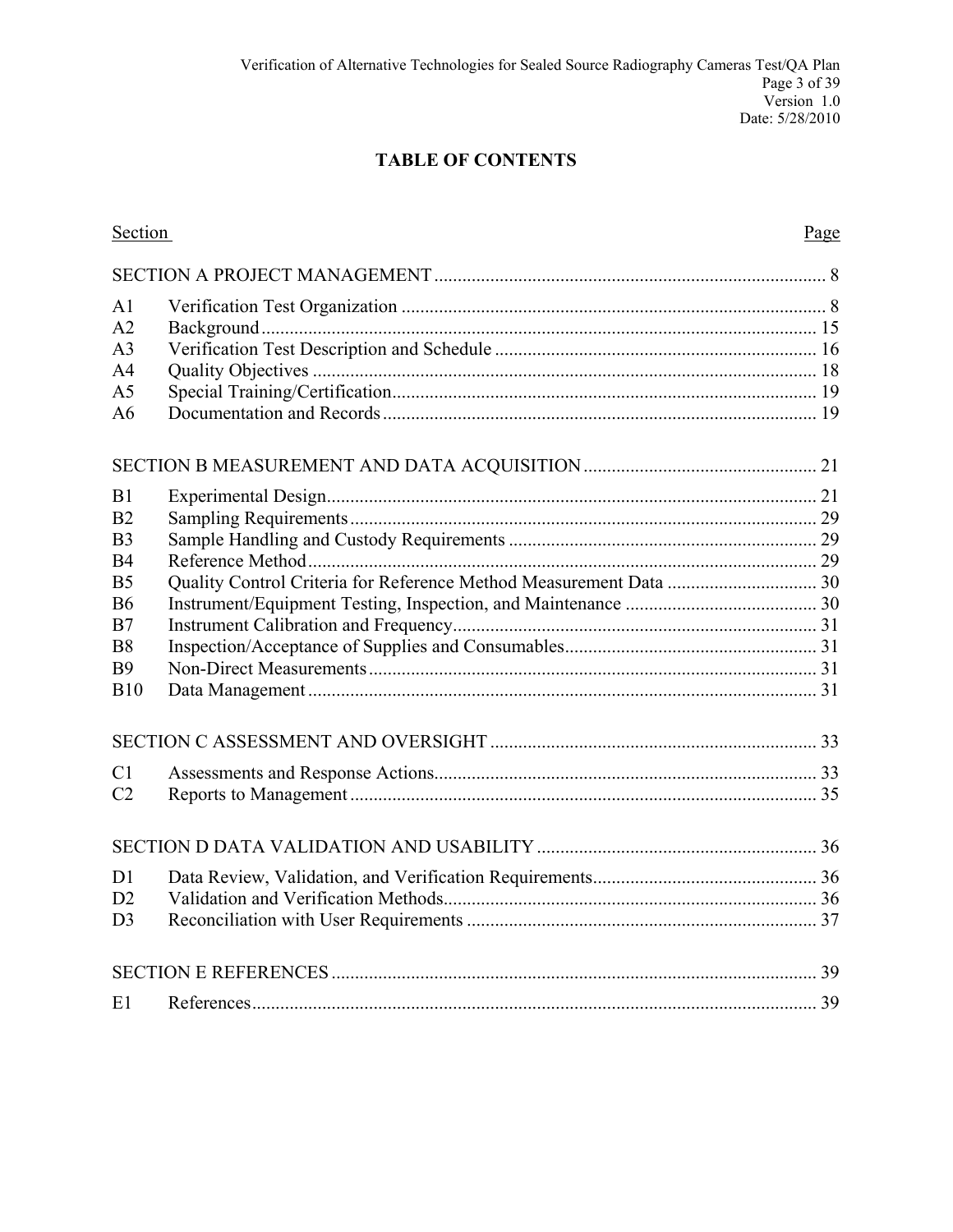| List of Figures | Page |
|-----------------|------|
|                 |      |
|                 |      |

# List of Tables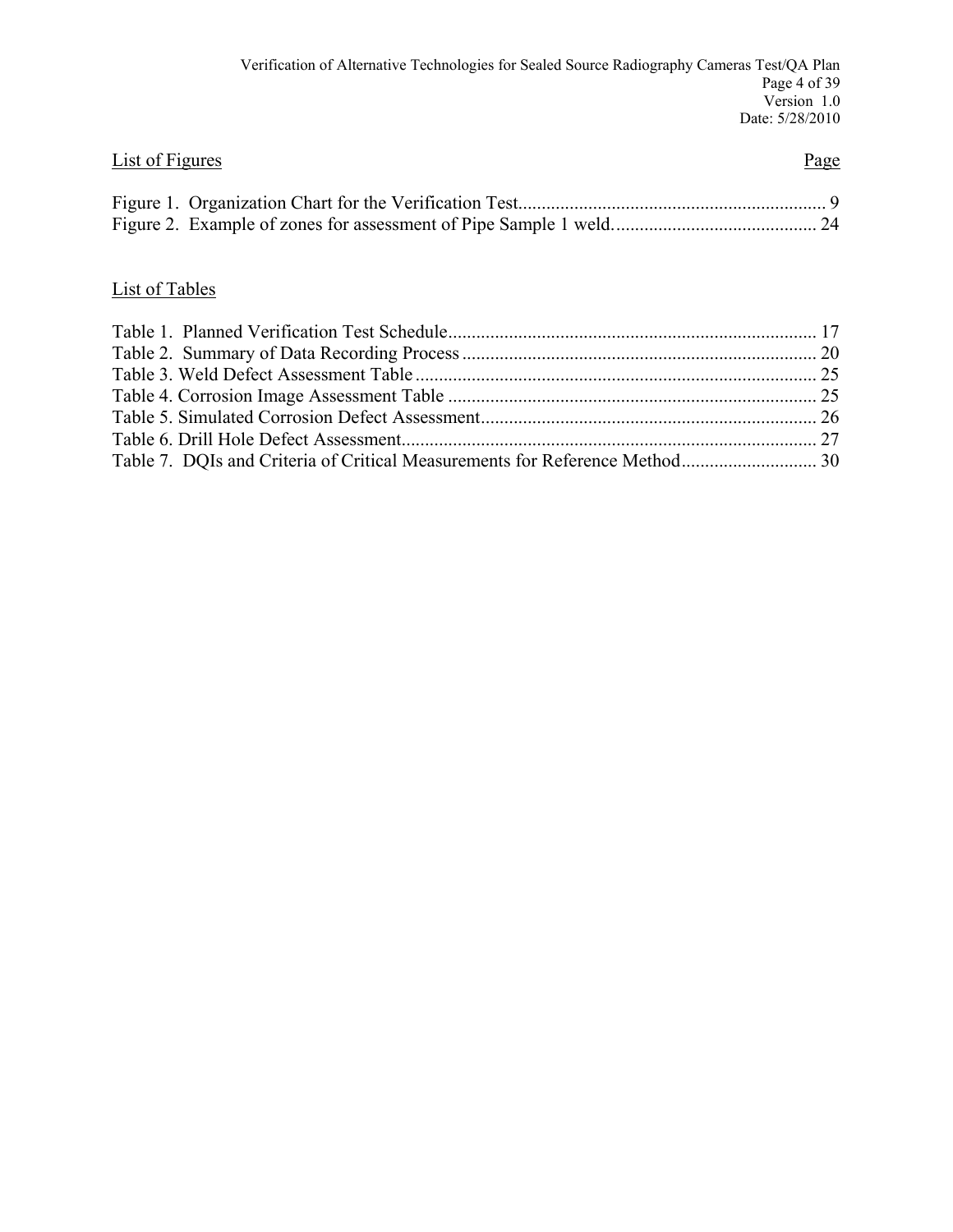# **ETV Advanced Monitoring Systems Center**

# **Test/QA Plan for Verification of Alternative Technologies for Sealed Source Radiography Cameras**

**May 28, 2010**

# **APPROVAL:**

**Name \_\_\_\_\_\_\_\_\_\_\_\_\_\_\_\_\_\_\_\_\_\_\_\_\_\_\_\_\_\_\_\_\_\_**

**Company \_\_\_\_\_\_\_\_\_\_\_\_\_\_\_\_\_\_\_\_\_\_\_\_\_\_\_\_\_\_\_**

**Date \_\_\_\_\_\_\_\_\_\_\_\_\_\_\_\_\_\_\_\_\_\_\_\_\_\_\_\_\_\_\_\_\_\_\_**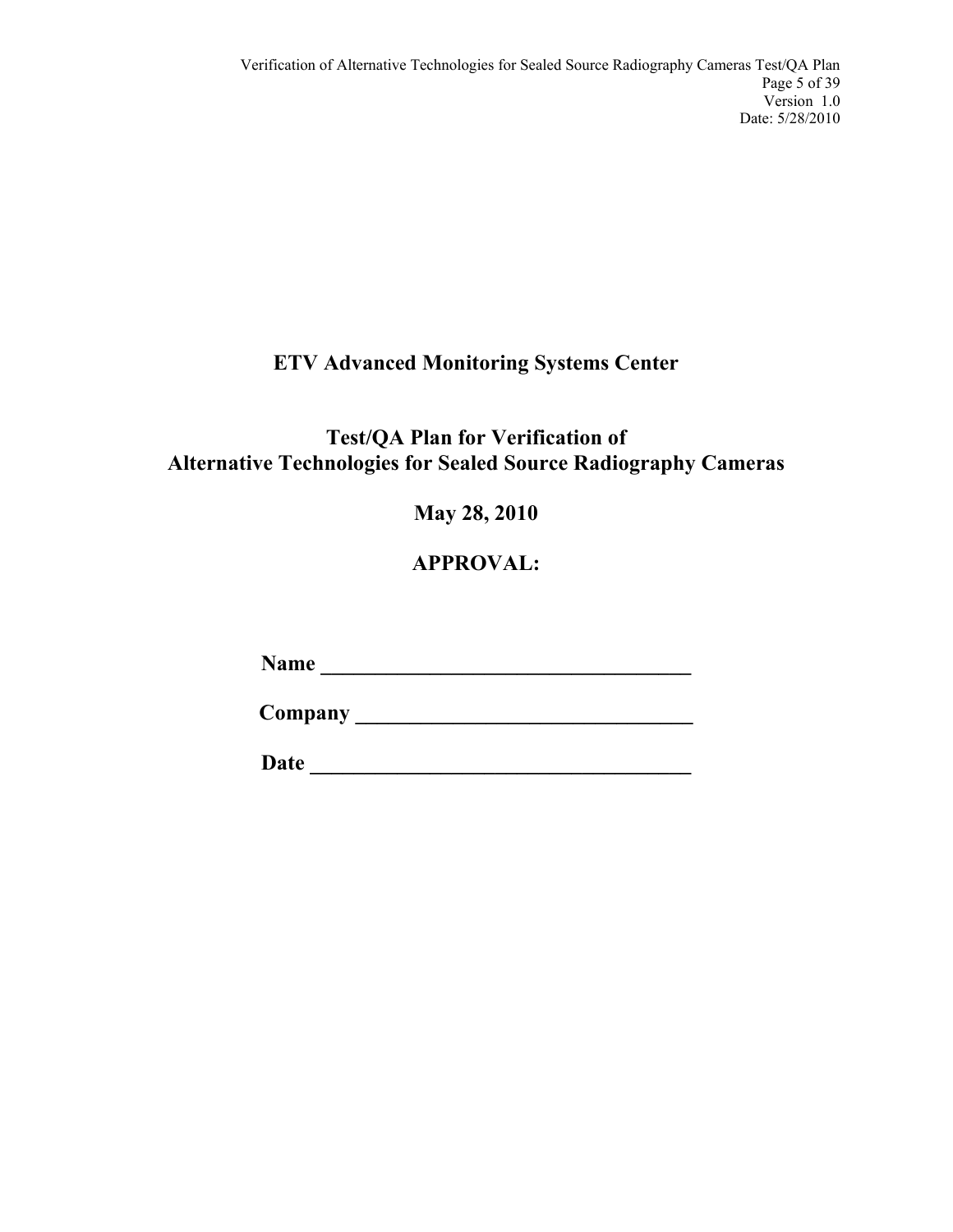# **ACRONYMS AND ABBREVIATIONS**

| <b>Audit of Data Quality</b>                             |
|----------------------------------------------------------|
| <b>Advanced Monitoring Systems</b>                       |
| American Society for Nondestructive Testing              |
| Alternative Technologies Initiative                      |
| Data quality indicator                                   |
| U.S. Environmental Protection Agency                     |
| <b>Environmental Technology Verification</b>             |
| International Atomic Energy Agency                       |
| Image quality indicator                                  |
| <b>Industrial Radiography Radiation Safety Personnel</b> |
| Laboratory record book                                   |
| Non-destructive testing                                  |
| National Homeland Security Research Center               |
| Office of Air and Radiation                              |
| Adobe portable document format                           |
| Performance evaluation                                   |
| Quality assurance                                        |
| Quality control                                          |
| Quality management plan                                  |
| <b>Standard Operating Procedure</b>                      |
| Technical systems audit                                  |
|                                                          |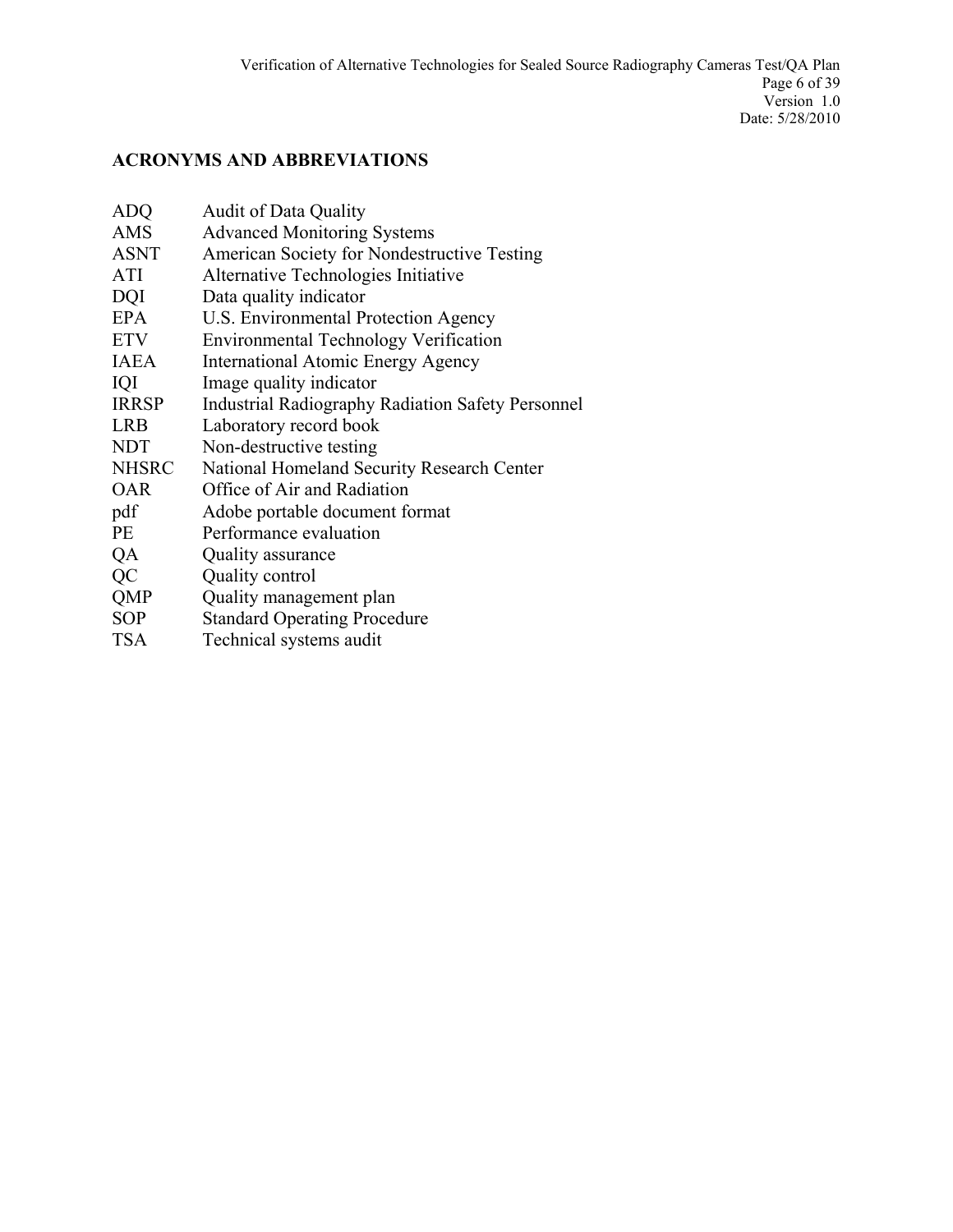## **DISTRIBUTION LIST**

Vendors VJ Inspections Systems 80 Commerce Street East Haven, CT 06512

EPA Task Order Project Officer Madeleine Nawar USEPA/OAR Mail Code 6608J 1200 Pennsylvania Ave, NW Washington, DC 20460

EPA QA Manager Michelle Henderson U.S. Environmental Protection Agency 26 West Martin Luther King Dr. MS 207 Cincinnati, OH 45268

John McKernan EPA Project Officer U.S. Environmental Protection Agency 26 West Martin Luther King Dr. MS 208 Cincinnati, OH 45268

Peer Reviewers Terry Webb BP Refining and Marketing Office: BP Toledo Refinery Toledo, OH

Mike Eagle USEPA/OAR Mail Code 6608J 1200 Pennsylvania Ave, NW Washington, DC 20460

Temeka Taplin U.S. Department of Energy NA-211/Forrestal Building 1000 Independence Ave., S.W. Washington, D.C. 20585

Battelle Amy Dindal Stephanie Buehler Karen Riggs Zachary Willenberg Battelle 505 King Ave. Columbus, OH 43201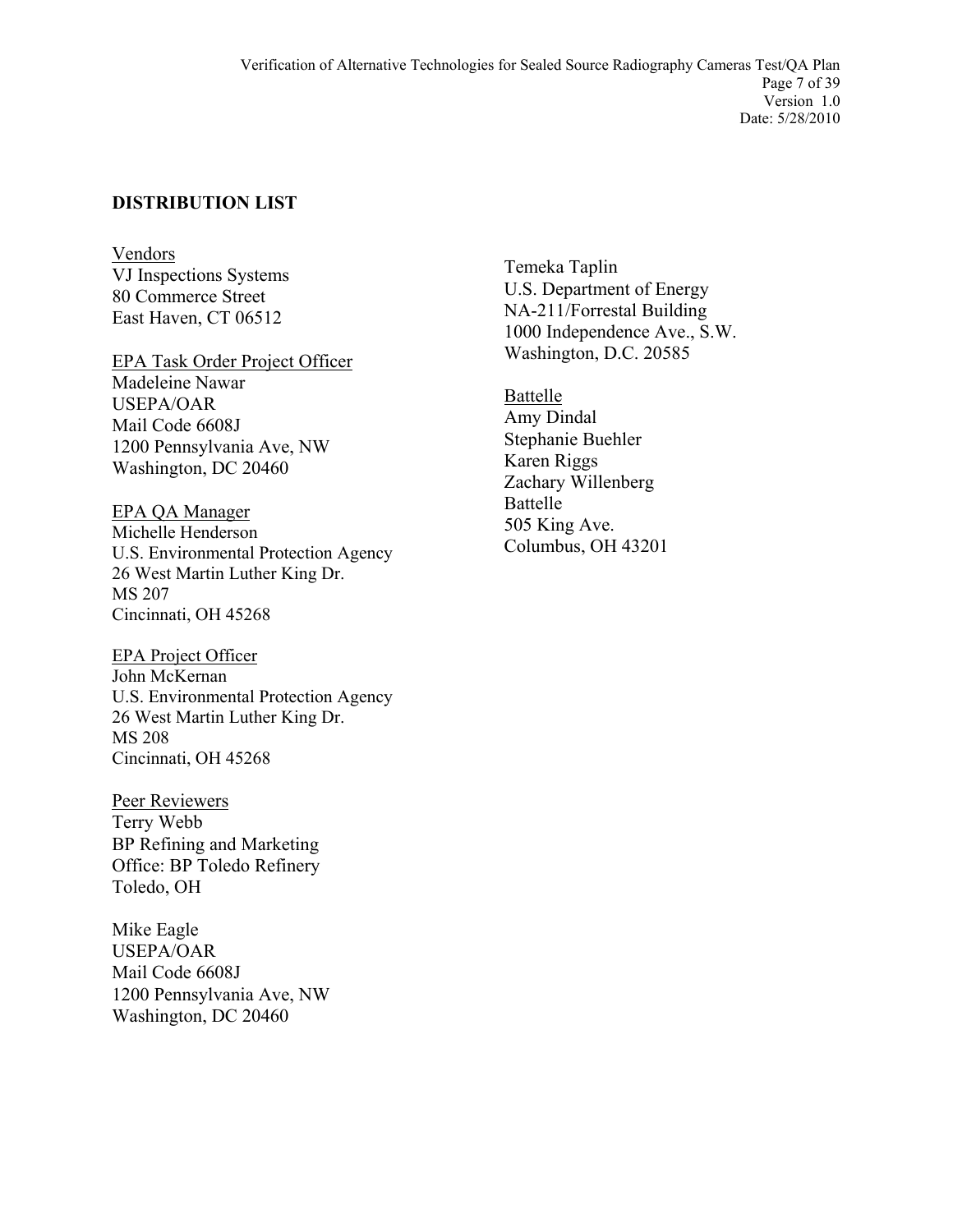# **SECTION A PROJECT MANAGEMENT**

#### <span id="page-7-1"></span><span id="page-7-0"></span>**A1 VERIFICATION TEST ORGANIZATION**

The verification test will be conducted under the U.S. Environmental Protection Agency (EPA) Environmental Technology Verification (ETV) Program. It will be performed by Battelle, which is managing the ETV Advanced Monitoring Systems (AMS) Center through a cooperative agreement with EPA. The scope of the AMS Center covers verification of monitoring technologies for contaminants and natural species in air, water, and soil.

The day to day operations of this verification test will be coordinated and supervised by Battelle, with the participation of the vendors who will be having the performance of their technologies which offer an alternative to sealed radioactive sourced radiography cameras verified. Testing will be conducted at Battelle facilities in West Jefferson, Ohio. Each vendor will provide and operate their respective technology.

The organization chart in Figure 1 identifies the responsibilities of the organizations and individuals associated with the verification test. Roles and responsibilities are defined further below. Quality Assurance (QA) oversight will be provided by the Battelle QA Manager and also by the EPA AMS Center Quality Manager, at her discretion. Because this verification will be referenced by the Office of Air and Radiation's Alternative Technology Initiative, it was decided to establish the testing as a Quality Category II, requiring a QA review of 25% of the test data and additional peer-reviewers (see Section C1).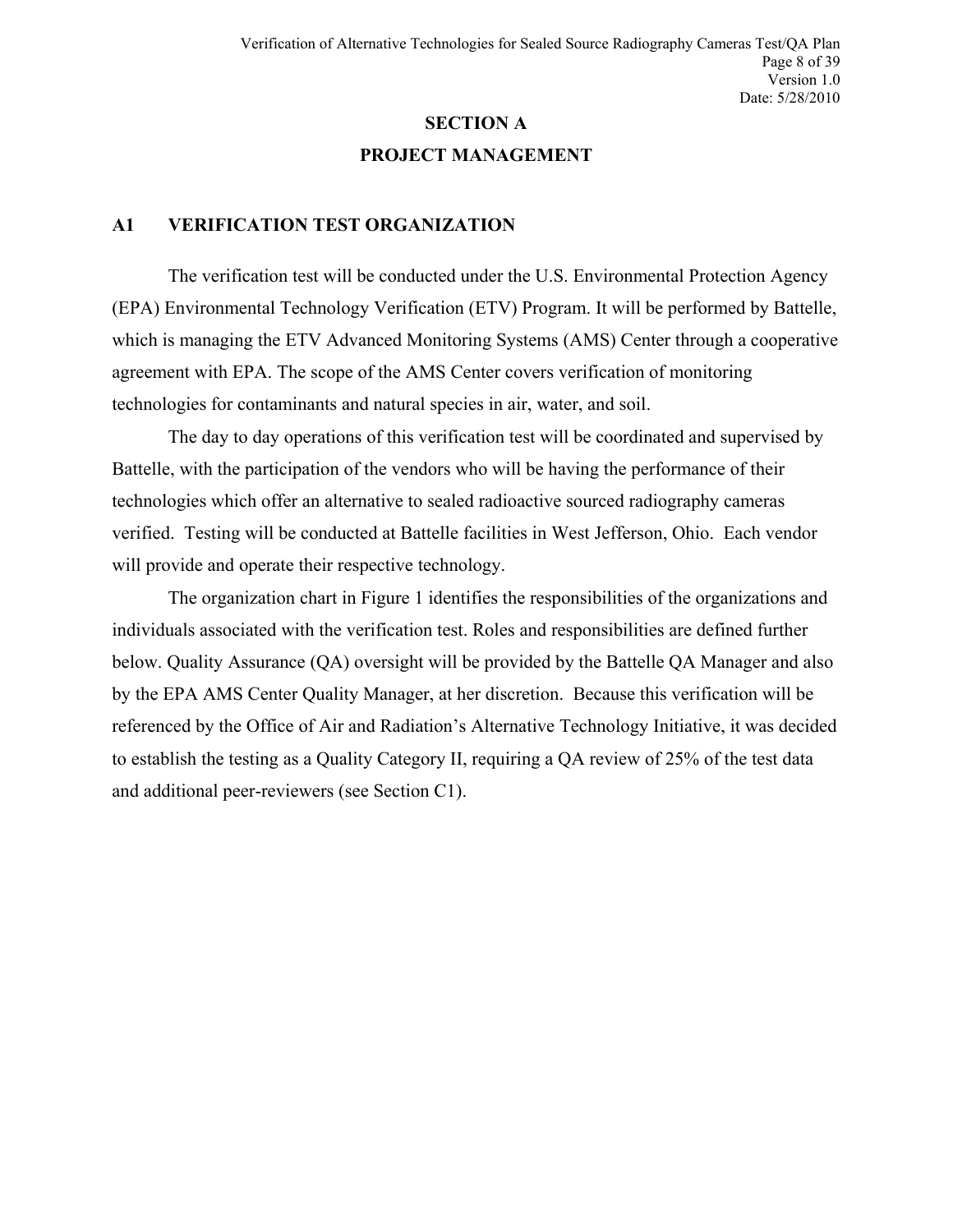

<span id="page-8-0"></span>**Figure 1. Organization Chart for the Verification Test (dotted lines indicate lines of communication)**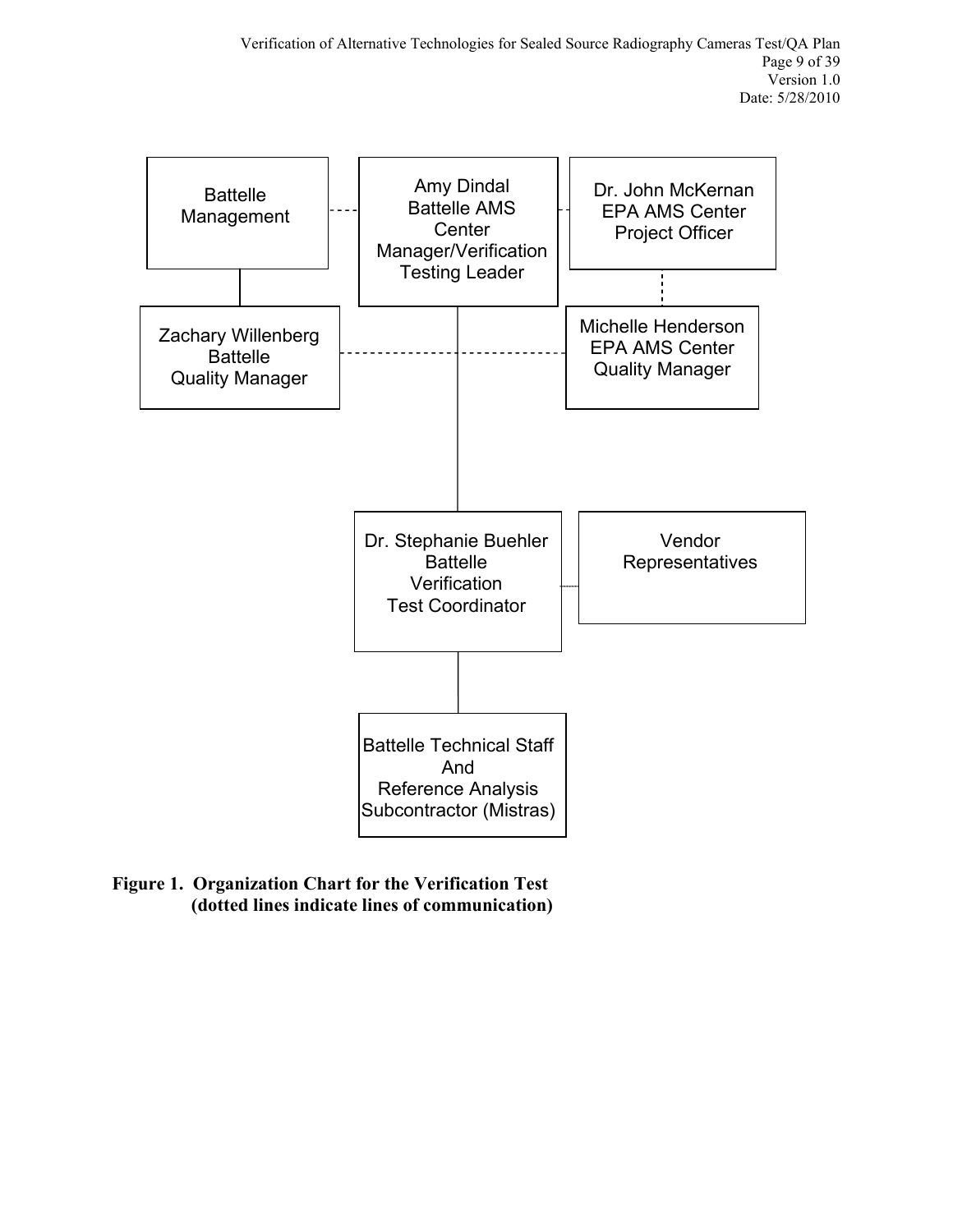# **A1.1 Battelle**

Dr. Stephanie Buehler is the AMS Center's Verification Test Coordinator for this test. In this role, Dr. Buehler will have overall responsibility for ensuring that the technical, schedule, and cost goals established for the verification test are met. Specifically, Dr. Buehler will:

- Prepare the test/QA plan, verification reports, and verification statements;
- Revise the test/QA plan, verification reports, and verification statements in response to reviewers' comments;
- Establish a budget for the verification test and manage staff to ensure the budget is not exceeded;
- Assemble a team of qualified technical staff to conduct the verification test;
- Direct the team in performing the verification test in accordance with this test/QA plan;
- Hold a kick-off meeting approximately one week prior to the start of the verification test to review the critical logistical, technical, and administrative aspects of the verification test (responsibility for each aspect of the verification test will be confirmed);
- Ensure that all quality procedures specified in this test/OA plan and in the AMS Center Quality Management Plan<sup>1</sup> (QMP) are followed;
- Serve as the primary point of contact for vendor representatives;
- Ensure that confidentiality of sensitive vendor information is maintained;
- Assist vendors as needed during verification testing;
- Become familiar with the operation and maintenance of the technologies through instruction by the vendors, if needed;
- Respond to any issues raised in assessment reports, audits, or from test staff observations, and institute corrective action as necessary; and
- Coordinate distribution of the final test/QA plan, verification reports, and verification statements.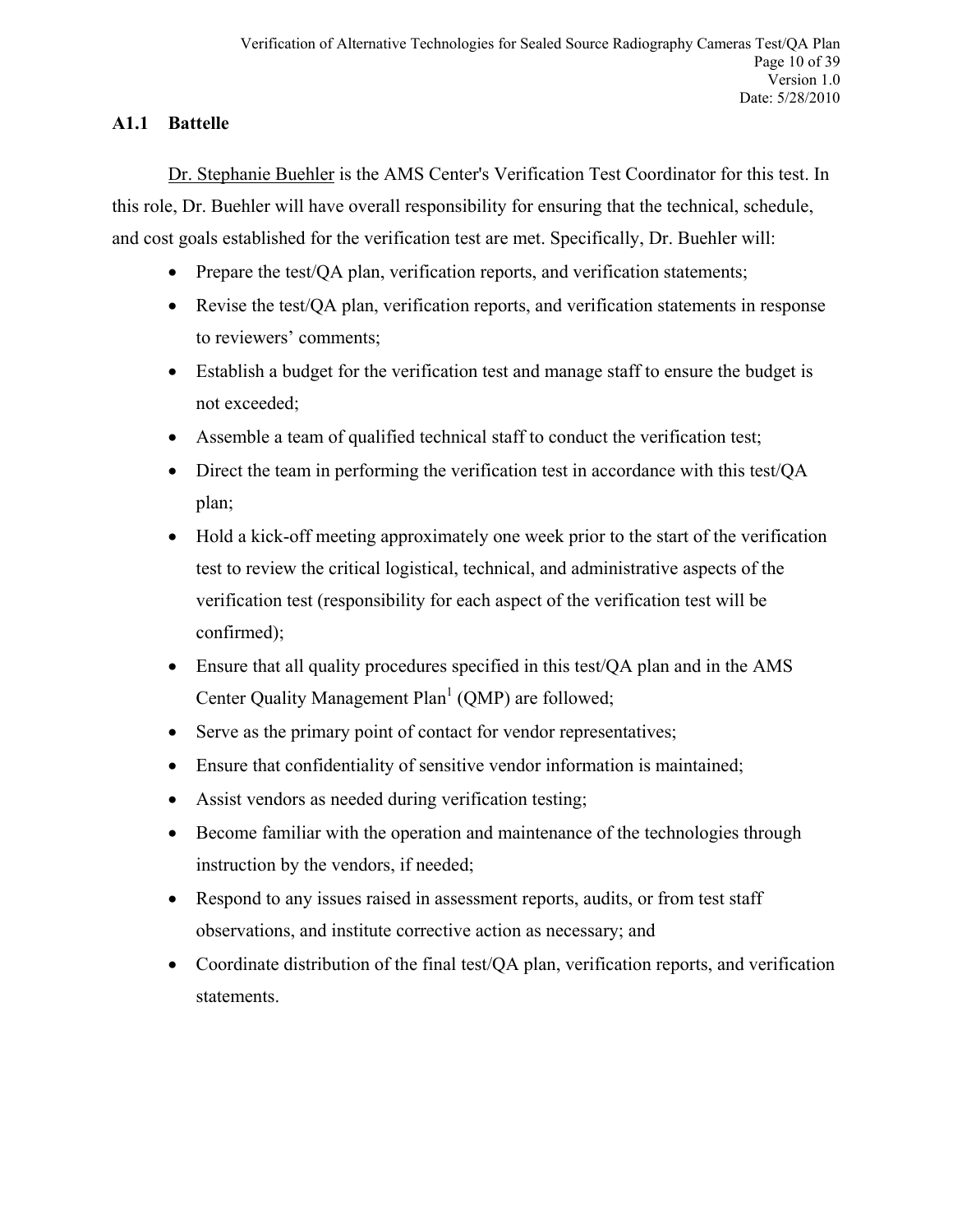Ms. Amy Dindal will serve as Verification Testing Leader and is also Battelle's Manager for the AMS Center. Ms. Dindal will:

- Support Dr. Buehler in preparing the test/OA plan and organizing the testing;
- Review the final test/QA plan;
- Attend the verification test kick-off meeting;
- Review the draft and final verification reports and verification statements;
- Ensure that necessary Battelle resources, including staff and facilities, are committed to the verification test;
- Ensure that confidentiality of sensitive vendor information is maintained;
- Support Dr. Buehler in responding to any issues raised in assessment reports and audits;
- Maintain communication with EPA's technical and quality managers; and
- Issue a stop work order if Battelle or EPA QA staff discovers adverse findings that will compromise test results.

Battelle Technical Staff will support Dr. Buehler in planning and conducting the verification test. The responsibilities of the technical staff will be to:

- Assist in planning for the test and making arrangements for the receipt of the technologies;
- Attend the verification test kick-off meeting;
- Assist vendor staff as needed during verification testing;
- Conduct and observe verification testing, as appropriate;
- Coordinate and observe reference testing, as appropriate;
- Perform statistical calculations specified in this test/QA plan on the technology data as needed;
- Provide results of statistical calculations and associated discussion for the verification reports as needed; and
- Support Dr. Buehler in responding to any issues raised in assessment reports and audits related to statistics and data reduction as needed.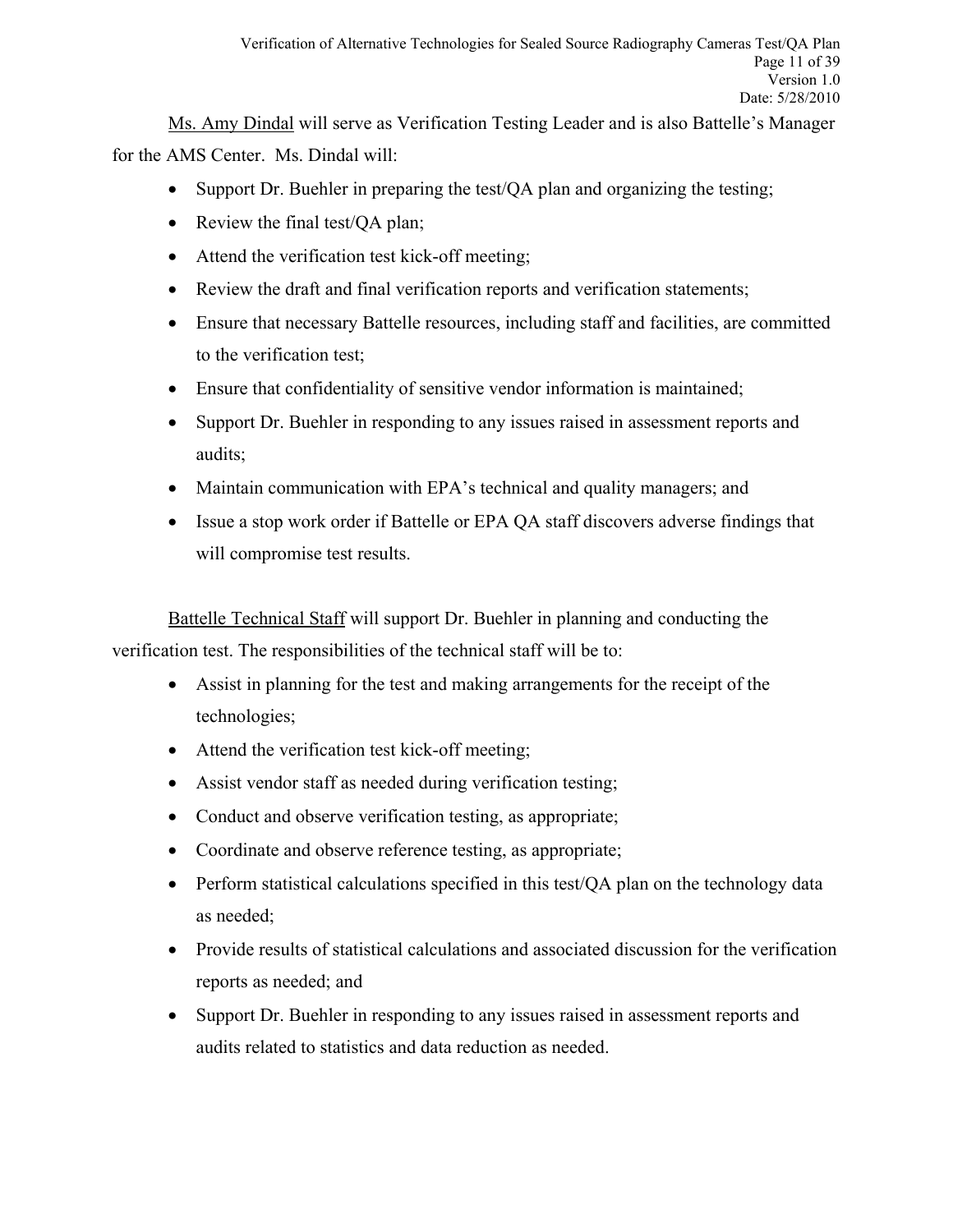Mr. Zachary Willenberg is Battelle's QA Manager for this test. Mr. Willenberg will:

- Review the draft and final test/QA plan;
- Attend the verification test kick-off meeting;
- Conduct a technical systems audit at least once during the verification test, or designate other QA staff to conduct the audit;
- Audit at least 25% of the verification data or designate other QA staff to conduct the data audit;
- Prepare and distribute an assessment report for each audit;
- Verify implementation of any necessary corrective action;
- Request that Battelle's AMS Center Manager issue a stop work order if audits indicate that data quality is being compromised;
- Provide a summary of the QA/QC activities and results for the verification reports; and
- Review the draft and final verification reports and verification statements.

# **A1.2 Technology Vendors**

The responsibilities of the technology vendors are as follows:

- Review and provide comments on the draft test/OA plan;
- Accept (by signature of a company representative) the final test/QA plan prior to test initiation;
- Provide one unit of their technology for evaluation during the verification test;
- Provide all equipment/supplies/reagents/consumables needed to operate their technology for the duration of the verification test;
- Provide an appropriately trained and licensed (e.g., American Society for Nondestructive Testing (ASNT) Industrial Radiography Radiation Safety Personnel (IRRSP) Certification) person to operate their technology for the duration of the verification test;
- Provide a copy of radiation safety operation license (e.g., ASNT IRRSP Certification, Ohio Radioactive Materials License) or equivalent document for inclusion in the verification test file;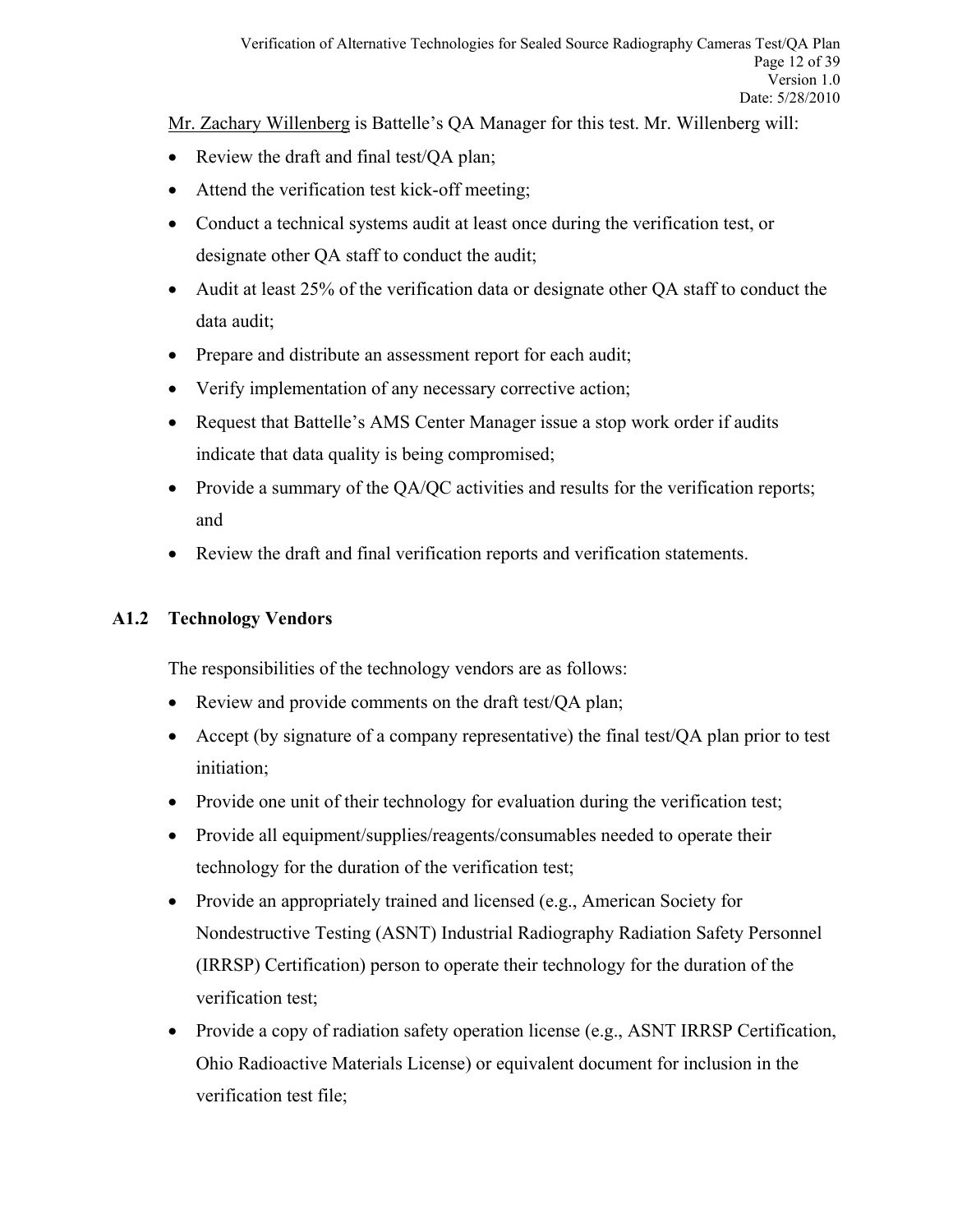- Provide maintenance and repair support for their technology, on-site if necessary, throughout the duration of the verification test;
- Review and provide comments on the draft verification report and statement for their respective technology; and
- Provide any applicable documentation related to testing of the vendor's technology, such as calibration, testing results and observations, final images, and supply or reagent certificate of authenticity (COA).

# **A1.3 EPA**

EPA's responsibilities in the AMS Center are based on the requirements stated in the "Environmental Technology Verification Program Quality Management Plan" (EPA ETV QMP).<sup>2</sup> The roles of specific EPA staff are indicated below.

Ms. Michelle Henderson is EPA's AMS Center QA Manager. For the verification test, Ms. Henderson will:

- Review the draft and approve the final test/QA plan;
- Attend the verification kick-off meeting, as available;
- Review checklists, reports, report responses, and closure statements of TSA, performance evaluation (PE) audits, and audits of data quality systems (ADQs) conducted by Battelle;
- Perform an external TSA of field and/or laboratory activities, PE audits, and/or an audit of data quality during the verification test, as available;
- Notify the EPA AMS Center Project Officer of the need for a stop work order if evidence indicates that data quality is being compromised;
- Prepare and distribute an assessment report summarizing results of any external audit performed;
- Review the first day of data from the verification test and provide immediate comments if concerns are identified; and
- Review the draft and approve the final verification reports and verification statements.

Dr. John McKernan is EPA's Project Officer for the AMS Center. Dr. McKernan will:

- Review the draft test/OA plan;
- Approve the final test/QA plan;
- Attend the verification kick-off meeting, as available;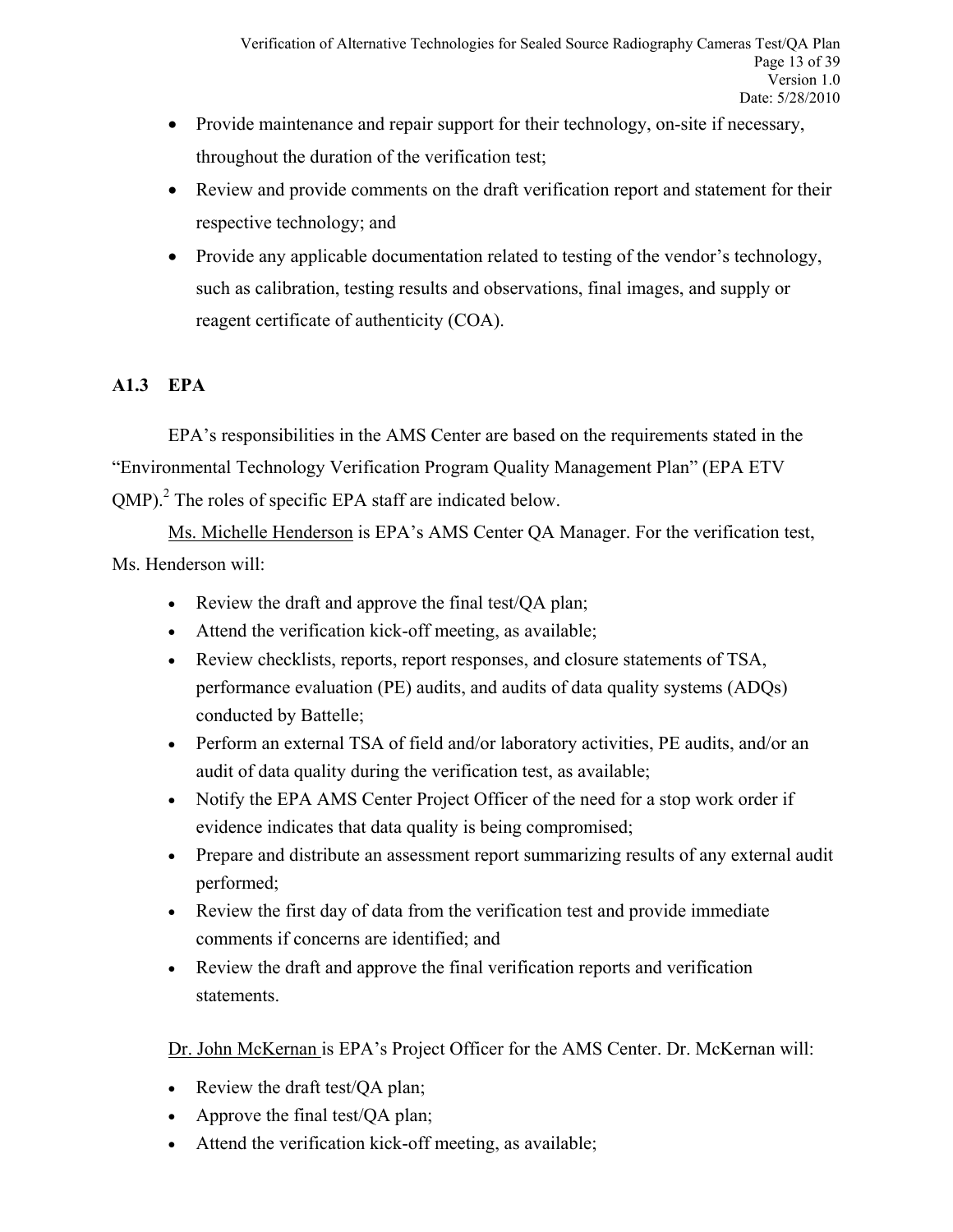- Be available during the verification test to review and authorize test/OA plan deviations by phone and provide the name of a delegate to the Battelle AMS Center Manager should he not be available during the testing period;
- Review the first day of data from the verification test and provide immediate comments if concerns are identified;
- Review the draft verification reports and verification statements;
- Oversee the EPA review process for the test/QA plan, verification reports, and verification statements;
- Coordinate the submission of verification reports and verification statements for final EPA approval; and
- Post the test QA plan, verification reports, and verification statements on the ETV website.

# **A1.4 Radiography Camera Subcontractor**

This test will require the use of a radiography camera as the reference instrument. A subcontractor with an appropriate safety license (e.g., ASNT ISSRP) to operate a radiography camera will be selected to conduct all reference measurements. The responsibilities of the subcontractor include the following:

- Conduct all reference measurements using a radiography camera;
- Supply all necessary equipment to obtain images using the radiography camera;
- Supply a licensed (e.g., ASNT IRRSP) technician to operate the radiography camera and ensure that all appropriate radiation safety protocols are being properly followed, including controlling access to areas near the radiological source during operation of the radiography camera;
- Provide a copy of radiation safety operation license (e.g., ASNT IRRSP) to Battelle for inclusion in the verification test file;
- Provide digital images of the selected defects to Battelle, including an accompanying description or analysis of the findings (e.g., defect size, depth, etc.) as appropriate;
- Follow all Battelle radiation safety procedures, as appropriate; and
- Perform testing activities and data acquisition as specified in this test/QA plan.

# **A1.5 Verification Test Stakeholders**

This test/QA plan and the verification report(s) and verification statement(s) based on testing described in this document will be reviewed by experts in the fields related to NDT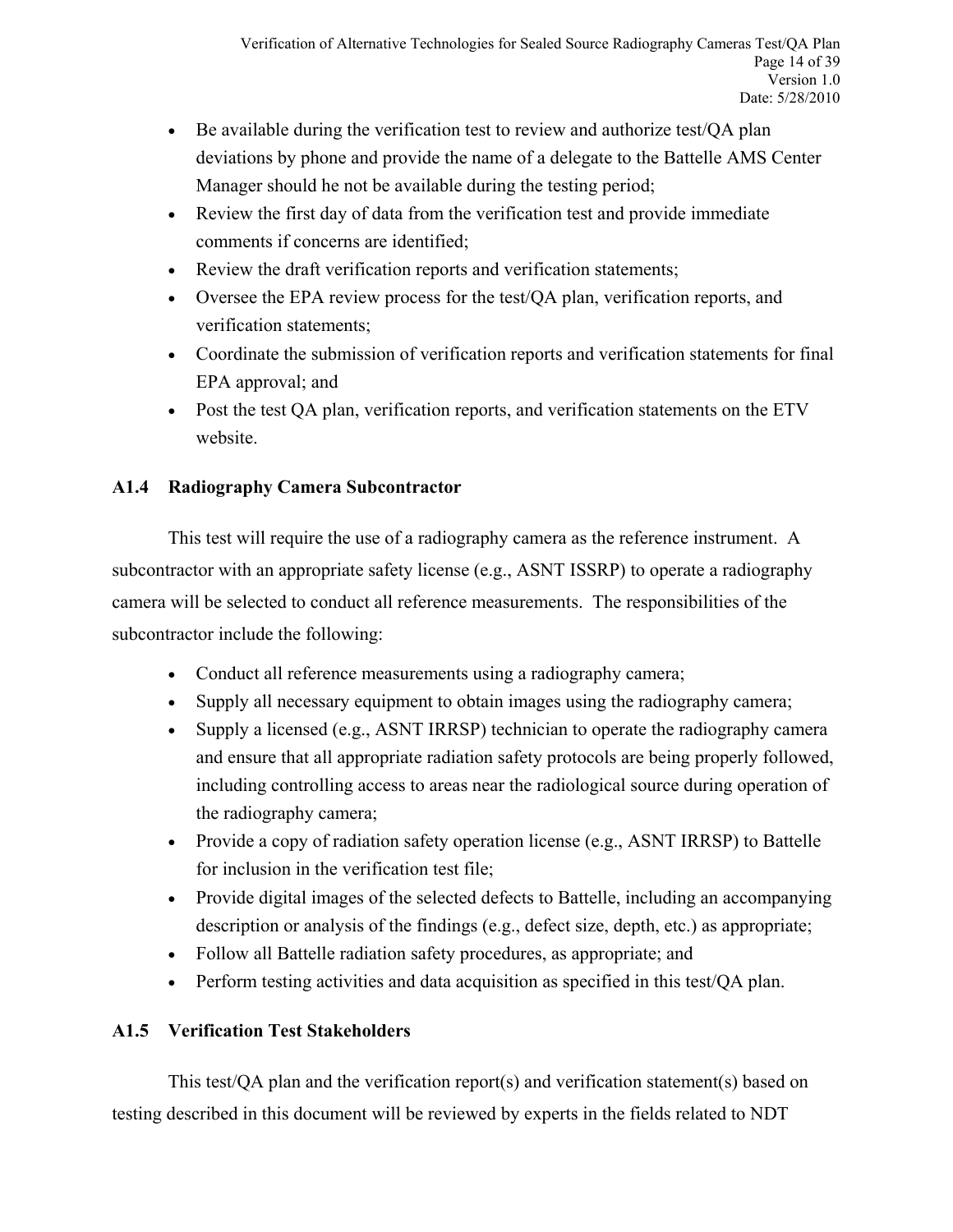pipeline inspections and alternatives to sealed-source technologies. Three stakeholders have been providing input to this test/QA plan and have agreed to provide a peer review.

- Terry Webb, BP, Refining NDT Specialist
- Temeka Taplin, National Nuclear Security Administration, Department of Energy
- Madeleine Nawar, U.S. EPA

The responsibilities of verification test stakeholders include:

- Review and provide input to the test/QA plan; and
- Review and provide input to the verification report(s)/verification statement(s).

# <span id="page-14-0"></span>**A2 BACKGROUND**

Radioactive chemicals, such as sealed sources of Cobalt-60 and Cesium-137 oxides, can be found in industrial, commercial and medical devices such as those used for measuring the thickness of materials. Many such devices widely used in industrial and commercial applications are often small in size and thus can be easily lost, stolen, abandoned, or improperly disposed.

In some instances sealed radioactive sources can be replaced by a non-radioactive source of energy to accomplish the same function. For some uses, there exist alternative technologies which can replace devices that use sealed sources.

Currently, radiography cameras are being used to monitor the structural integrity of pipes and tanks in manufacturing and chemical plants, and refineries. Chemical plants, refineries, and other manufacturing facilities are considered visible targets for terrorist attacks. Monitoring the structural integrity of these facilities can help identify intentional damage or potential compromises, and ensure security. However the radioactive sources in these cameras themselves can present a safety risk. Minimizing the number of such radioactive sources in the public domain will decrease the opportunity for terrorists to obtain these sources when they might be inappropriately disposed. In an effort to do so, the EPA's Office of Radiation and Indoor Air in the Office of Air and Radiation (OAR), established the EPA's Alternative Technologies Initiative (ATI) [\(http://www.epa.gov/radiation/source-reduction-management/alt](http://www.epa.gov/radiation/source-reduction-management/alt-technologies.html)[technologies.html\)](http://www.epa.gov/radiation/source-reduction-management/alt-technologies.html). Part of the EPA-ATI is fostering the acceptance and voluntary market adoption of non-radioactive technologies; i.e., alternative technologies to those that currently use sealed sources. The EPA-ATI is focusing primarily on alternative technologies for devices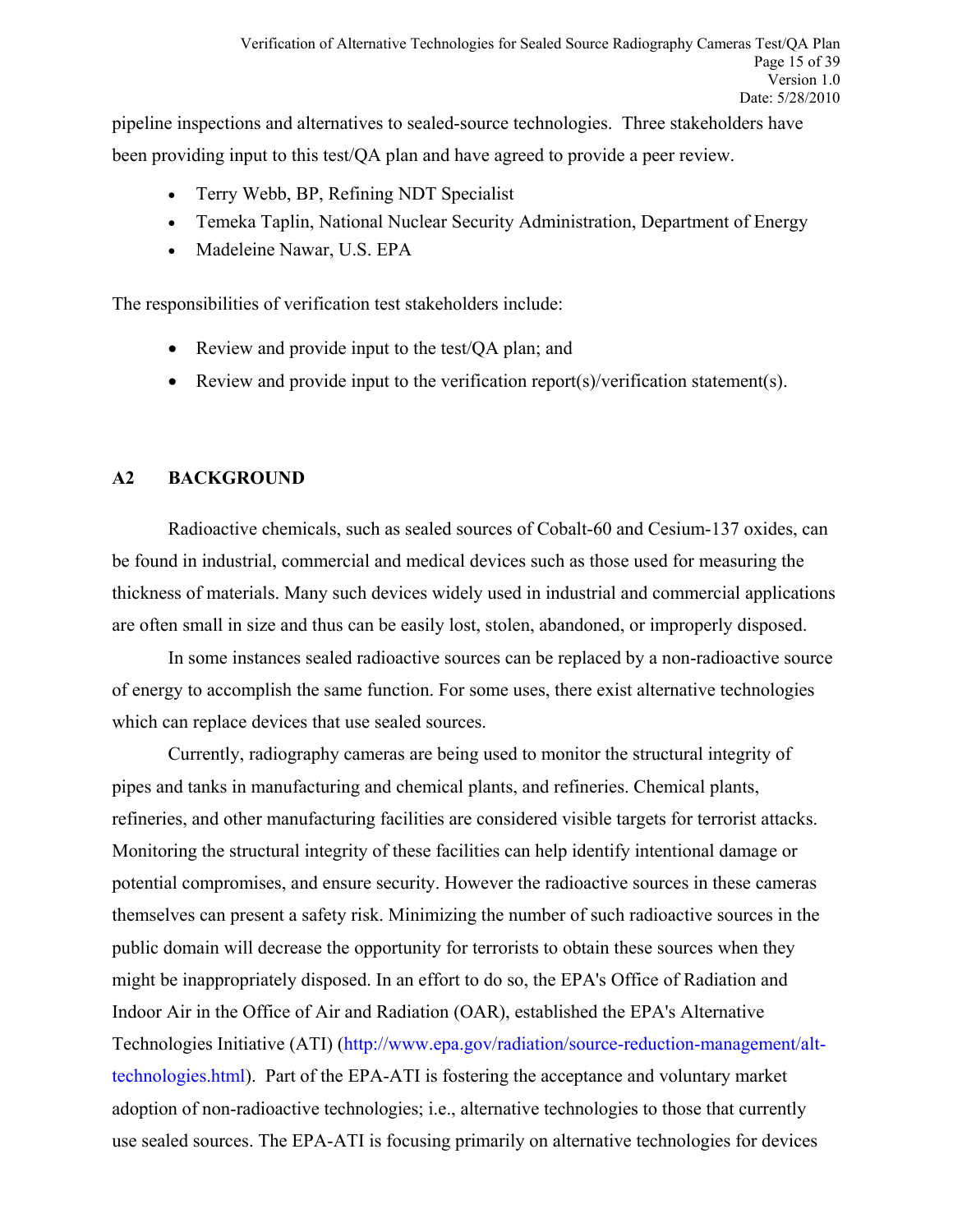with Category 3 and 4 radioactive sources as classified by the International Atomic Energy Agency (IAEA) . Commercial-ready or available alternatives to radiography cameras (such as pulsed x-ray, ultrasound, and other technologies) are being considered. As with any new technology, the likelihood of acceptance can be significantly increased by independent evaluation and verification of a technology's capabilities.

The purpose of this test/QA plan is to specify procedures for a verification test applicable to commercially available alternatives to radiography cameras which can replace technologies that use sealed radioactive sources. The purpose of the verification test is to evaluate the performance of participating technologies in a simulated field environment. In performing the verification test, Battelle will follow the technical and QA/QC procedures specified in this test/QA plan and will comply with the data quality requirements in the AMS Center QMP.<sup>1</sup>

# <span id="page-15-0"></span>**A3 VERIFICATION TEST DESCRIPTION AND SCHEDULE**

#### **A3.1 Summary of Technology Category**

Radiography cameras are a major component of non-destructive testing (NDT). They are used to inspect materials for hidden flaws using gamma-rays to penetrate the material and provide an image of the flaws. Radiography cameras employ film cassettes to record an image of the pipe or vessel being inspected. Iridium-192 and Cobalt-60 are the most common gamma radiation sources used. Sealed source radiation has significant safety concerns if mishandled or improperly disposed. Specific licensing and regulation requirements must also be met to use these cameras, and large areas must be controlled to restrict access while the camera is in use. The use of non-radioactive sourced alternative technologies, where applicable, could help to eliminate these health and safety concerns. These technologies include x-ray (pulsed or high voltage), ultrasound, and eddy current sources. This verification will be testing x-ray technologies and their ability to conduct defect testing on pipes similar to those that might be found in an oil and gas industry refinery.

Non-radioactive source x-ray devices can be operated more safely than sealed-source radiography cameras and do not have the same waste concerns. However, their ability to perform comparably to sealed-source radiography cameras in all situations is not well characterized. Although non-radioactive source x-ray technologies have been used for decades, isotope based radiography is still commonly used in refineries because the sources are generally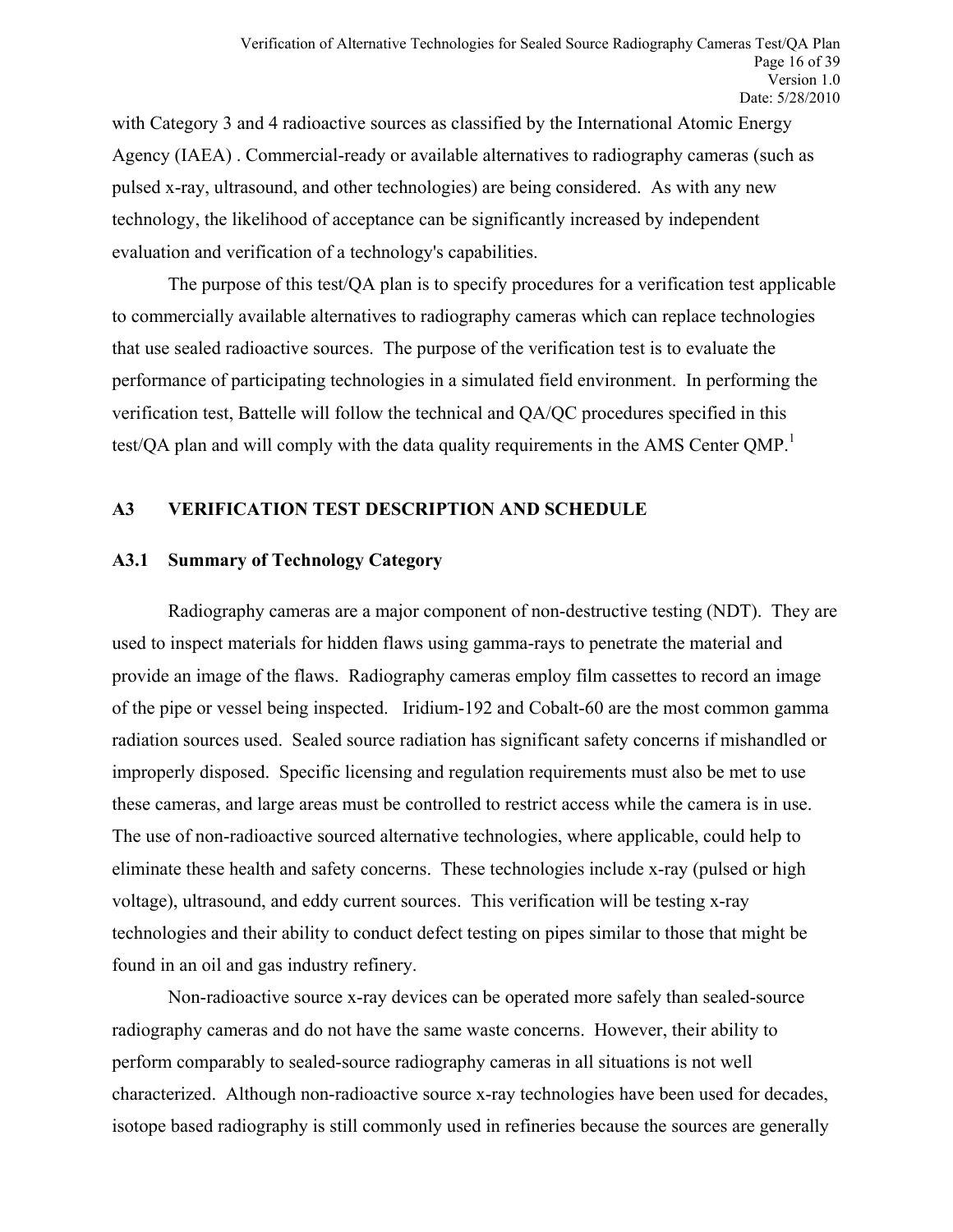easier to transport and position. One particular area of interest in the capabilities of nonradioactive source x-ray devices is their ability to detect pipeline defects through insulation. This verification test will evaluate the ability of non-radioactive source x-ray technologies to determine defects in a pipeline, particularly to adequately identify defects through insulation.

# **A3.2 Verification Test Schedule**

Table 1 shows the planned schedule of testing and data analysis/reporting activities to be conducted in this verification test. As shown in Table 1, preparation to test the technologies will begin in April 2010. Battelle will be performing the testing. Following testing, a separate ETV verification report will be drafted for each participating technology. The reports will be reviewed by the technology vendor, peer reviewers selected from oil and gas trade groups or industry, and the EPA. The final verification statement(s) will be submitted to EPA for signature, and these documents will be made publicly available on both the EPA/ETV and the Battelle AMS Center websites.

| <b>Month Year</b>      | <b>Testing Activities</b>                                                                                 | <b>Data Analysis and Reporting</b>                                                                                                |
|------------------------|-----------------------------------------------------------------------------------------------------------|-----------------------------------------------------------------------------------------------------------------------------------|
| April to May<br>2010   | • Coordinate with vendor representative<br>Coordinate schedules for technologies<br>and reference testing | • Begin preparation of ETV report template                                                                                        |
| June 2010              | • Perform testing                                                                                         | • Compile data from all technologies<br>Compile testing environment conditions<br>Collect and analyze data from reference samples |
| June to July<br>2010   |                                                                                                           | Analyze and finalize all data<br>Complete common sections of reports<br>Prepare draft reports                                     |
| July to<br>August 2010 |                                                                                                           | • Internal review of draft reports<br>• Vendor review of draft reports                                                            |
| August 2010            |                                                                                                           | • Revise draft reports<br>• Peer review of draft reports                                                                          |
| September<br>2010      |                                                                                                           | • Revise draft reports<br>Submit final reports for EPA approval                                                                   |

<span id="page-16-0"></span>**Table 1. Planned Verification Test Schedule**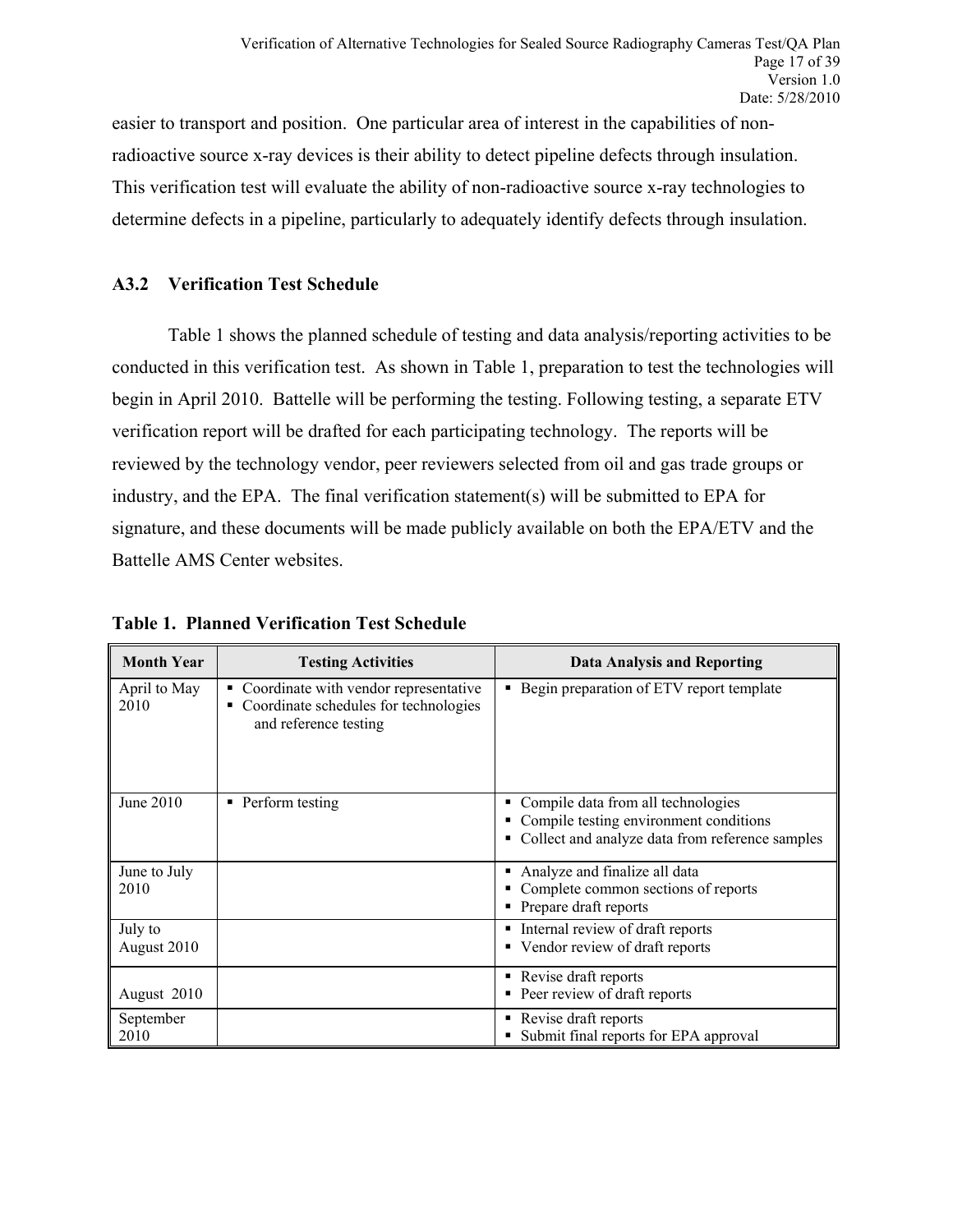### **A3.3 Test Sites**

Testing will be conducted at Battelle's Pipeline Facility in West Jefferson, Ohio. In performing this verification test, Battelle will follow the procedures specified in the test/QA plan and will comply with quality requirements in the AMS Center QMP.<sup>1</sup>

## **A3.4 Health and Safety**

Battelle will conduct all verification testing and reference measurements following the safety and health guidelines in place for Battelle's Pipeline Facility. This includes maintaining a safe work environment and a current awareness of radiation exposure potential. Testing involving the release of radiation will be performed by appropriately trained personnel under the guidance of Battelle's radiation safety officer in the Environment, Safety, Health & Quality (ESH&Q) Services group.

# <span id="page-17-0"></span>**A4 QUALITY OBJECTIVES**

In performing the verification test, Battelle will follow the technical and QA procedures specified in this test/QA plan and will comply with the data quality requirements in the AMS Center QMP.<sup>1</sup> This verification test is designed to evaluate the performance of non-radioactive source x-ray technologies for detecting defects in pipeline commonly used in oil and gas industry refineries. Calibrations of x-ray technologies will follow manufacturer specified procedures and acceptance criteria. If possible, this calibration will be performed on-site prior to testing so that observations on the calibration process can be noted by testing staff. The verification of technology performance will include a comparison of the technology results to results obtained using a radiography camera. In addition, environmental factors and testing conditions, such as weather conditions and temperature, will be documented. The Battelle QA Manager or designee will carry out QA/QC oversight and auditing. This will include a Technical Systems Audit (TSA) and a data quality audit. The planned audit procedures are described in Section C1. The EPA QA Manager also may conduct an independent TSA, at her discretion.

Data quality objectives indicate the minimum data quality required to meet the x-ray technology verification objectives. Data quality objectives for this verification test include those related to the performance of the reference method and x-ray technology, as well as those related to documenting verification testing staff observations. Data quality objectives for the reference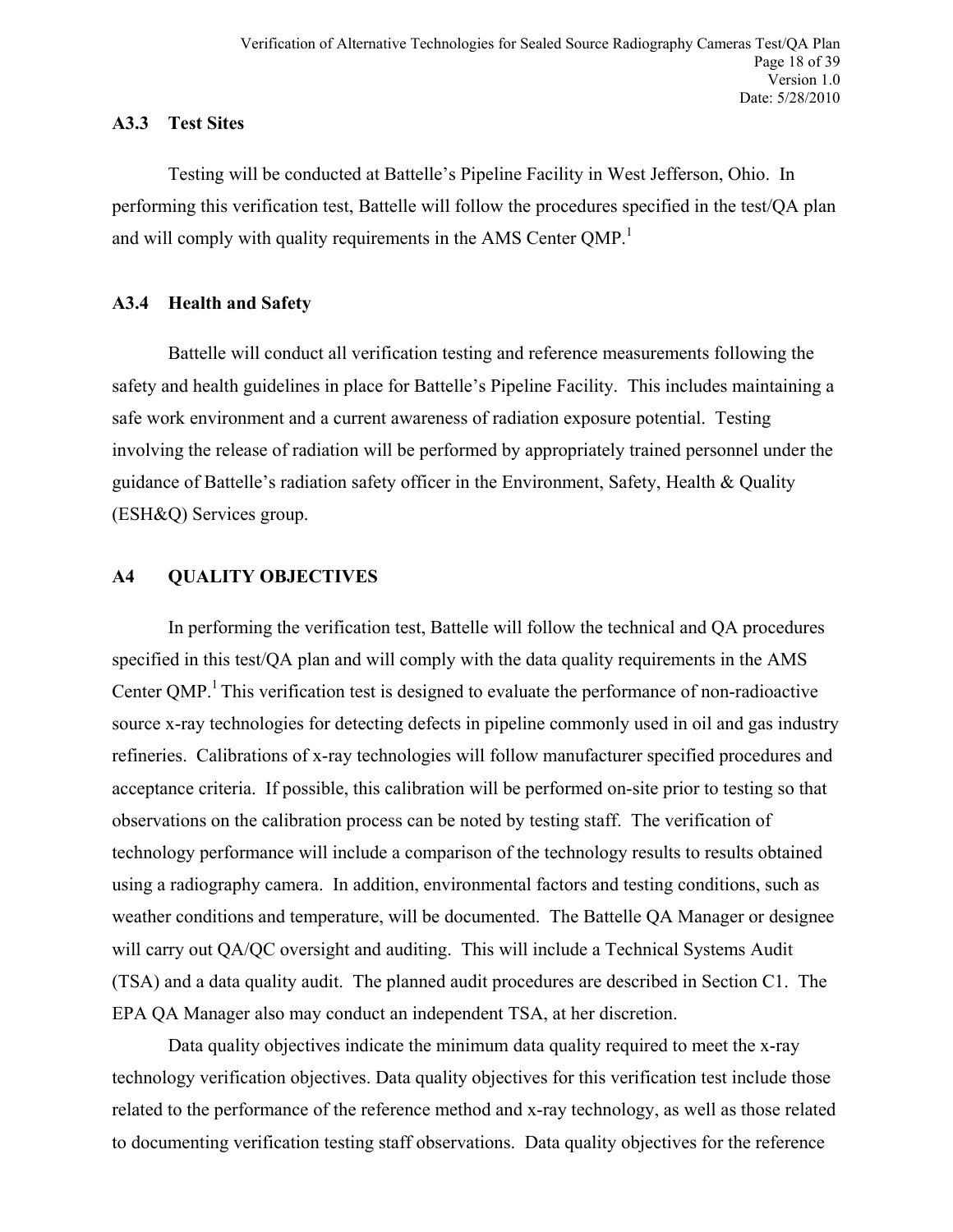method (see Section B4) are presented in terms of data quality indicator (DQI) criteria for the critical measurements associated with the reference method and are listed in Table 5 (see Section B5). In the field, the reference method data quality relies, in part, on proper operation of the reference technology. The radiography camera subcontractor will follow the manufacturer's instructions and/or any applicable standard operating procedures generated by the subcontractor for the safe operation of the radiography camera.

Battelle will rely on the vendor's data quality objectives for each x-ray technology in order to insure that the technology is performing properly during testing. The technology data quality relies on proper operation and maintenance of the x-ray technologies. The results from these technologies are expected to be qualitative and quantitative, and will be reported as either detecting or not detecting the defect for the test conditions in the field, as well as providing information on the characteristics of the defect (for example number of pits, and depth of pits).

#### <span id="page-18-0"></span>**A5 SPECIAL TRAINING/CERTIFICATION**

Operation of each technology (radioactive and non-radioactive source) will be carried out by a trained vendor or subcontractor representative during testing. In this scenario, the vendor will verify that the operator is sufficiently trained to safely operate the technology. Documentation of appropriate radiation training, licensing and safe operation approval (e.g., ASNT IRRSP) will be provided by both the vendor and radiography camera subcontractor to Battelle. The Battelle verification test coordinator or assigned Battelle staff will verify the presence of the appropriate licenses (and ensure that they are current) prior to the start of testing.

#### <span id="page-18-1"></span>**A6 DOCUMENTATION AND RECORDS**

The records for this verification test will be contained in the data collection forms and electronic files (both raw data and spreadsheets). The documents for this verification test will consist of the test/QA plan, the final verification reports and statements, and the audit reports. All of these documents and records will be maintained in the Verification Test Coordinator's office or at the testing site during the test and will be transferred to permanent storage at Battelle's Records Management Office within two months of the finalization of the verification reports, except for audit reports, which are permanently stored with the Battelle QA Manager. All Battelle LRBs are stored indefinitely, either by the Verification Test Coordinator or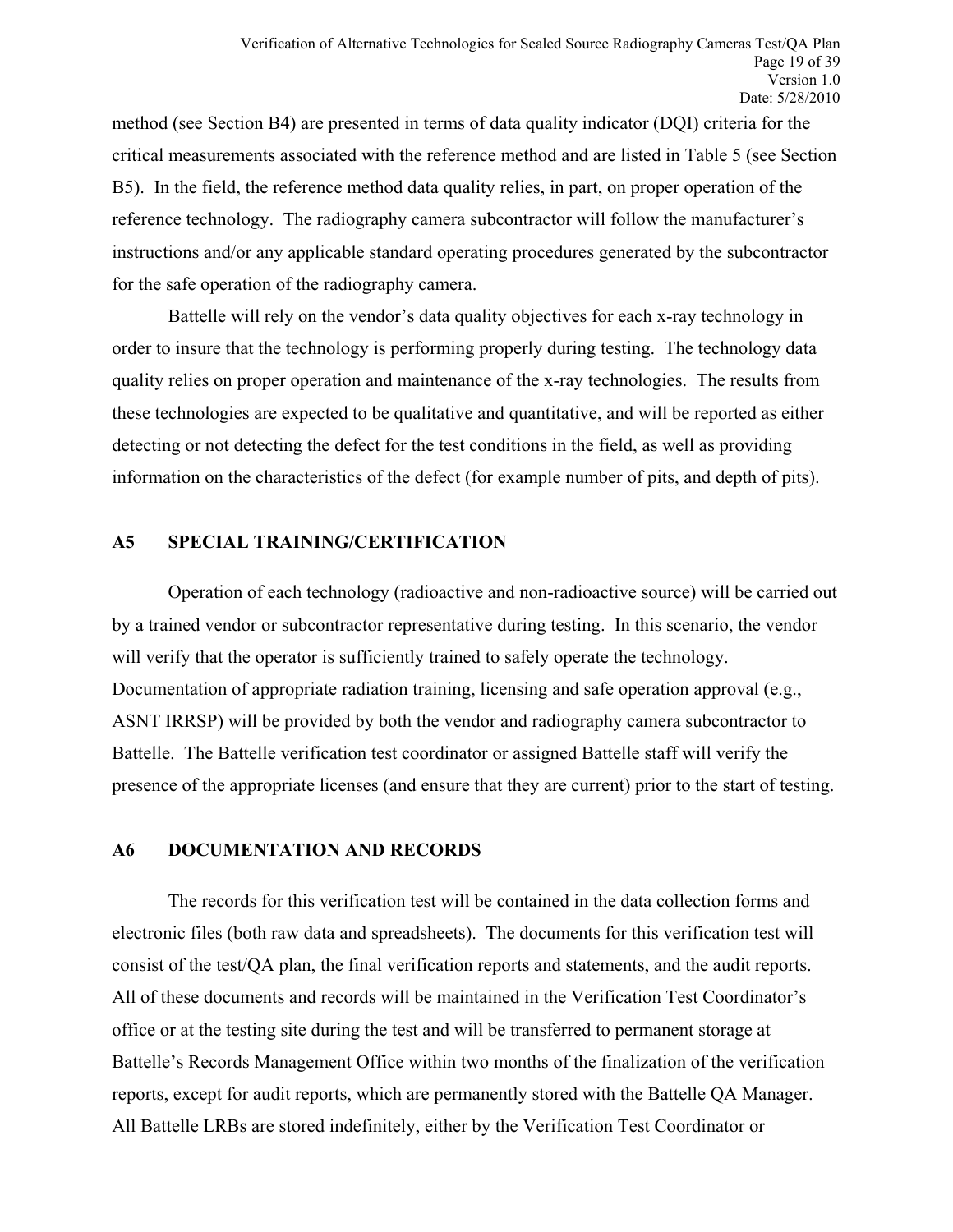Battelle's Records Management Office. EPA will be notified before disposal of any files. Table 2 has further details regarding the data recording practices and responsibilities.

All written records must be in ink. Any corrections to notebook entries, or changes in recorded data, must be made with a single line through the original entry. The correction is then to be entered, initialed, and dated by the person making the correction. In all cases, strict confidentiality of data from each vendor's technology will be maintained. Separate files (including manual records, printouts, and/or electronic data files) will be kept for each vendor's technology.

| Data to Be         |                       | <b>How Often</b>   |                     | <b>Disposition of Data</b> |
|--------------------|-----------------------|--------------------|---------------------|----------------------------|
| <b>Recorded</b>    | <b>Where Recorded</b> | <b>Recorded</b>    | <b>By Whom</b>      |                            |
| Dates, times, and  | ETV LRBs or data      | Start/end of test  | Battelle or         | Used to organize           |
| details of test    | recording forms       | procedure, and at  | technology          | and check test             |
| events, technology |                       | each change of a   | operator            | results; manually          |
| maintenance, down  |                       | test parameter or  |                     | incorporated in            |
| time, ease of use, |                       | change of          |                     | data spreadsheets          |
| etc.               |                       | technology status  |                     | as necessary               |
| Technology         | ETV LRBs, data        | At technology      | Technology          | Incorporated in            |
| calibration        | recording forms, or   | calibration or     | operator            | verification report        |
| information        | electronically        | recalibration      |                     | as necessary               |
| Technology         | Recorded              | Recorded           | Technology          | Converted to or            |
| readings           | electronically by     | continuously for   | operator            | manually entered           |
|                    | the technology and    | electronic data,   |                     | into spreadsheet           |
|                    | downloaded to an      | printed after each |                     | for statistical            |
|                    | independent           | measurement for    |                     | analysis and               |
|                    | computer, or hard     | hard copy print-   |                     | comparisons                |
|                    | copy data printed     | outs, or recorded  |                     |                            |
|                    | by the technology     | manually with each |                     |                            |
|                    | and taped into the    | reading            |                     |                            |
|                    | ETV LRB, or hand      |                    |                     |                            |
|                    | entered into ETV      |                    |                     |                            |
|                    | LRBs or data          |                    |                     |                            |
|                    | recording forms       |                    |                     |                            |
| Reference method   | LRBs, or other        | Throughout         | Subcontractors,     | Retained as                |
| analysis           | data recording        | reference analysis | Battelle, or others | documentation of           |
| procedures,        | forms                 | imaging            | assisting in        | sample collection          |
| calibrations, QA,  |                       |                    | reference analysis  | or reference               |
| etc.               |                       |                    |                     | method                     |
|                    |                       |                    |                     | performance                |
| Reference method   | Electronically or     | Every image taken  | Subcontractors,     | Transferred to             |
| results            | manually into ETV     |                    | Battelle, or other  | spreadsheets for           |
|                    | LRBs or data          |                    | reference analysis  | calculation of             |
|                    | recording forms       |                    | technician          | results, and               |
|                    |                       |                    |                     | statistical analysis       |
|                    |                       |                    |                     | and comparisons            |

<span id="page-19-0"></span>**Table 2. Summary of Data Recording Process**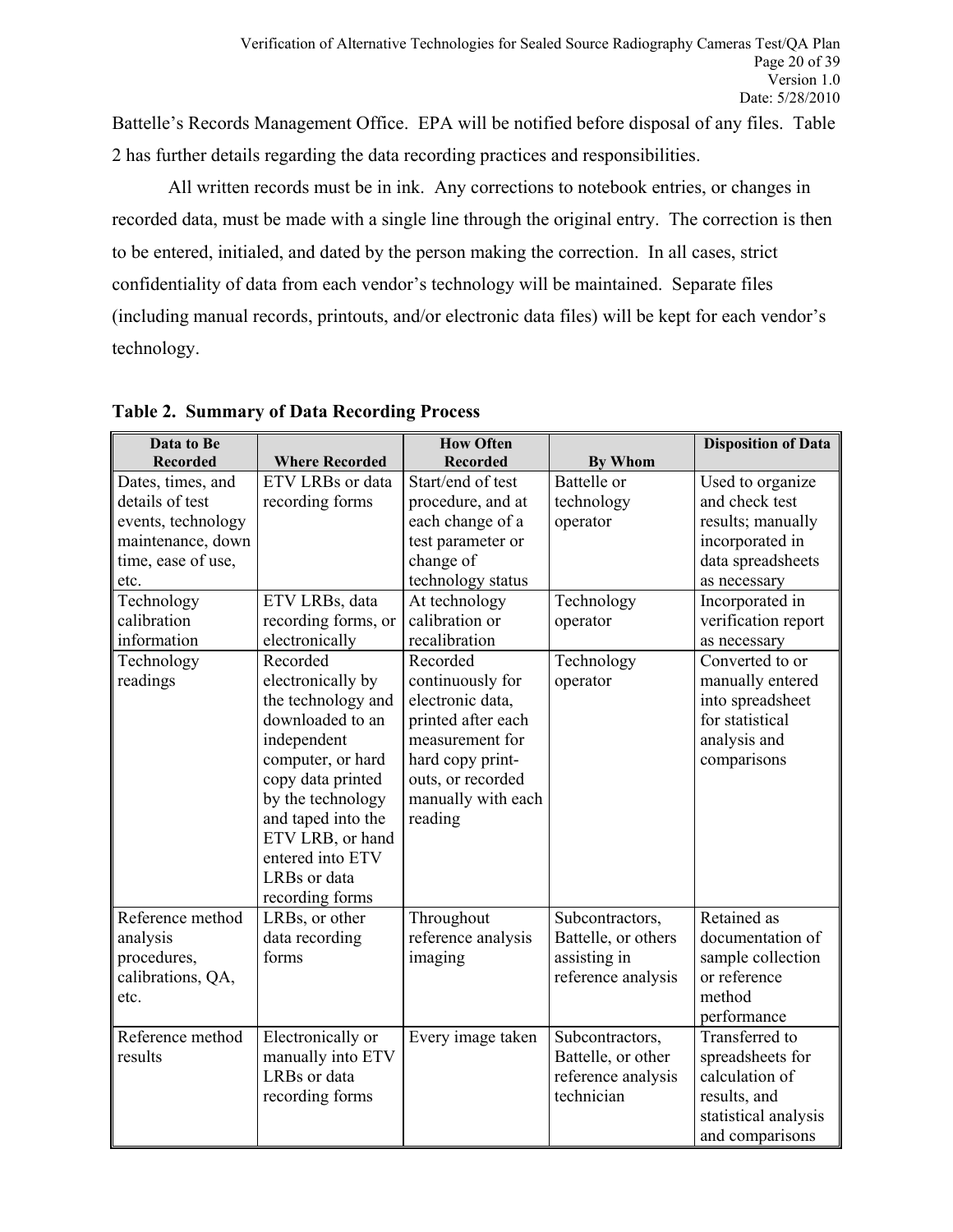#### **SECTION B**

### **MEASUREMENT AND DATA ACQUISITION**

#### <span id="page-20-1"></span><span id="page-20-0"></span>**B1 EXPERIMENTAL DESIGN**

X-ray technologies will be tested at Battelle's Pipeline Facility. This will allow for performance evaluation under simulated "real world" conditions. Overall, the performance of the x-ray technologies will be verified based on the following factors:

- Detection of defects known to be on the pipe;
- Detection of appropriate number and size of components of individual defects; and
- Operational factors (ease of use, sampling time, sampling costs).

The responses to these performance factors will be collected as analog images on phosphor imaging plates. After exposure, the imaging plate is placed into a computed radiography scanner where the image is retrieved using laser light scanning and stored as a digital file. The images will be assessed and evaluated by the vendor or vendor representative to determine specific characteristics of the defect (e.g., pit depth) that will be used for analysis of the technology. Battelle technical staff that specialize in nondestructive testing measurements will also review the images from both the vendor and the reference instrument to confirm the results, to the extent possible. Pipes selected for testing have specific, known defects either manually placed or naturally occurring on the pipe. The geometry of each defect will be known based on previous mapping of the pipe.

Radiographic testing is regulated in the state of Ohio and must be performed by licensed operators following approved safety procedures. The evaluations will be performed according to the vendor's approved procedures as described in the user's instructions or manual and will be carried out by a trained and licensed operator provided by the vendor. Similarly, calibration and maintenance of the technologies will be performed by an operator provided by the vendor. If possible, calibration of the vendor and reference technology will be conducted on-site so that Battelle technical staff can observe the procedure. The technologies will be evaluated based on their ability to characterize features on simulated oil/gas pipe segments. Results from the technologies being verified will be recorded manually by the operator on appropriate data sheets or captured in an electronic data system, and then transferred manually or electronically for further data analysis. The results from each technology will be reported individually. No direct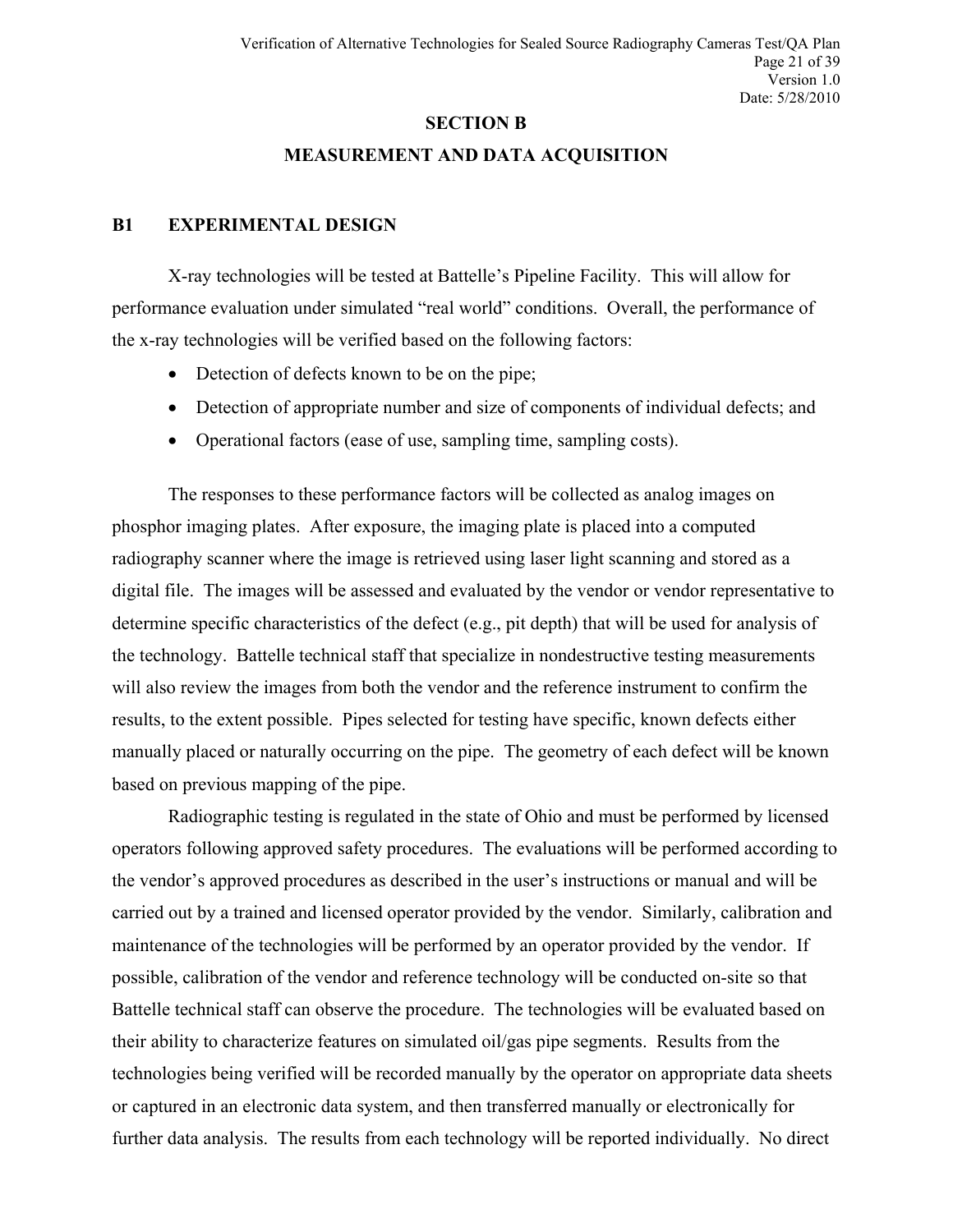comparison will be made between tested technologies, but each technology will undergo the same testing so it is convenient for end users to evaluate the ETV results.

#### **B1.1 Test Procedures**

The following describes the test procedures that will be used to evaluate non-radioactive source x-ray technologies at the Battelle Pipeline Facility.

Two pipe samples will be examined by both the x-ray device and the radiography camera. These pipe samples are meant to be as similar as possible to pipes that would be encountered in a refinery. Though the test pipes are not identical to those used in refineries (i.e., the verification test pipes likely have thinner walls), they do have a similar radius. Refineries typically use 4 to 12 inch diameter pipes. The pipe samples used in this test will be 6 to 8 inches in diameter. One pipe will be low cost carbon steel, and the other a higher cost alloy steel. The pipes are part of Battelle's Pipeline Facility where inspection technology is tested on a regular basis. The test will be conducted outside in Battelle's pipe specimen storage yard. The pipe will be placed on stands or timbers so that pipes are about 3 feet off the ground. To the extent possible, the same type of x-ray detection plates will be used by both the x-ray device and the radiography camera. The images will be qualitatively and quantitatively compared.

Pipe Sample 1 will be a seam-welded carbon steel pipe measuring approximately 35 feet in length. The wall thickness is 0.188 inches. This sample consists of three pipe sections welded together (two circumferential welds) and contains simulated corrosion defects set along two test lines 180° apart. The simulated corrosion was created using electrochemical etching techniques. A five foot section in the middle of Pipe Sample 1 also contains natural corrosion from a pipe pulled from service. The pipe sections with the simulated corrosions were manufactured to API specification X-52. The API grade of the pipe section with natural corrosion is not known.

While Pipe Sample 1 has over a dozen corrosion areas and three welds, a subset of the welds and corrosion will be used to assess the x-ray technologies. This assessment will include collecting images of a variety of features.

- Three simulated corrosion defects two images of each defect will be taken with the x-ray beam oriented 90 degrees to the centerline of the pipe. One image will assess the length and width of the corrosion, and the other will assess the length and depth.
- One weld two images will be taken 90 degrees to the centerline.
- One natural corrosion area two images will be taken 90 degrees to the centerline.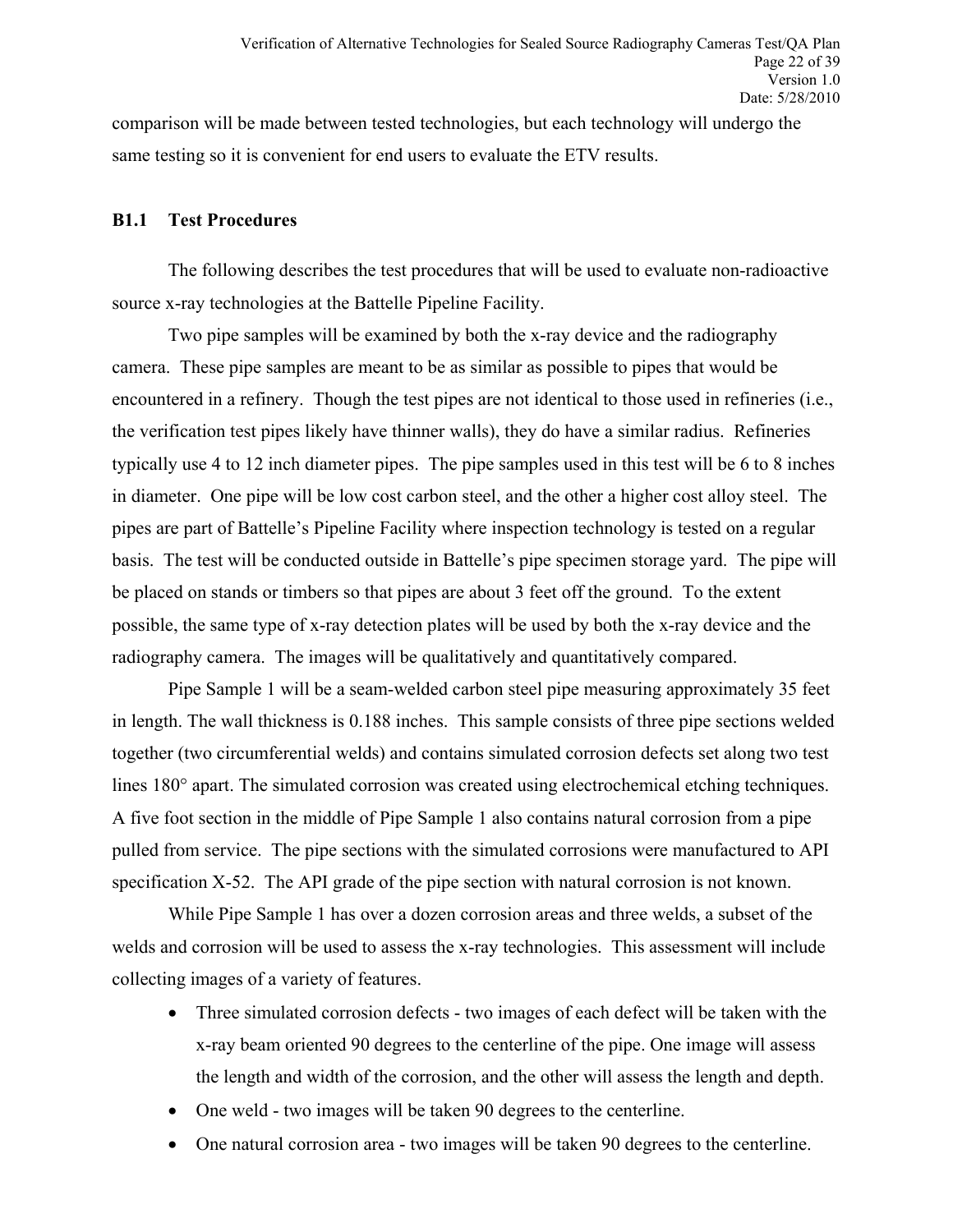The natural corrosion is close to the weld and both areas can possibly be assessed from the same image. We plan to use three simulated corrosion defects (P1-18, P1-7 and P1-23), one natural corrosion defect (P1-9), and the weld next to this natural corrosion defect.

Pipe Sample 2 is stainless steel alloy of unknown composition measuring approximately 52 inches in length. The wall thickness is about 0.5 inch. The surface is nominally in the original manufactured condition. Since there are no corrosion anomalies, three holes of varying diameter and depth will be drilled into the pipe using handheld tools. The actual diameter and depth of these defects will be determined after they are made using a micrometer and calipers. The depth of the defects will be measured using a Starrett 449 or equivalent depth micrometer. The diameter of the defects will be measured using a Starrett 120 or equivalent slide caliper. The accuracy of these measurements should be within  $+/-10\%$  of the wall thickness of the Pipe Sample 2 (0.018 inches). Accuracy will be measured to  $+/- 0.002$  inches. Two images will be taken of Pipe Sample 2 by the x-ray technology and the radiography camera; one to assess the diameter of the drilled hole, and the other to assess the depth.

To simulate the refinery environment, the pipes will be insulated with calcium silicate material. The insulation will be jacketed with either aluminum or stainless steel sheet metal. The jackets will be held on by steel banding material.

#### *B1.1.3 Testing Parameters*

A total of 10 images will be taken by each the x-ray technology and the reference instrument on Pipe Samples 1 and 2. Qualitative and quantitative assessments will be made. The images acquired using the radiography camera will be used as the reference. It is not expected that the images from the x-ray device and the radiography camera will be identical since small positioning differences between the source, detector and pipe as well as exposure time will cause differences in image intensity at anomalies. The following sections describe in detail the evaluation of the testing parameters.

#### *B1.1.3.1 Detection of Defects – Qualitative Results*

In general, the detection of a single defect will be determined by viewing the resulting image(s) of the defect and assessing that the technology did indeed discover a defect in the appointed area. The defects location, size, and shape will be known from a previous mapping of the pipe. Whether or not the defect was under insulation will be noted. The ability of the x-ray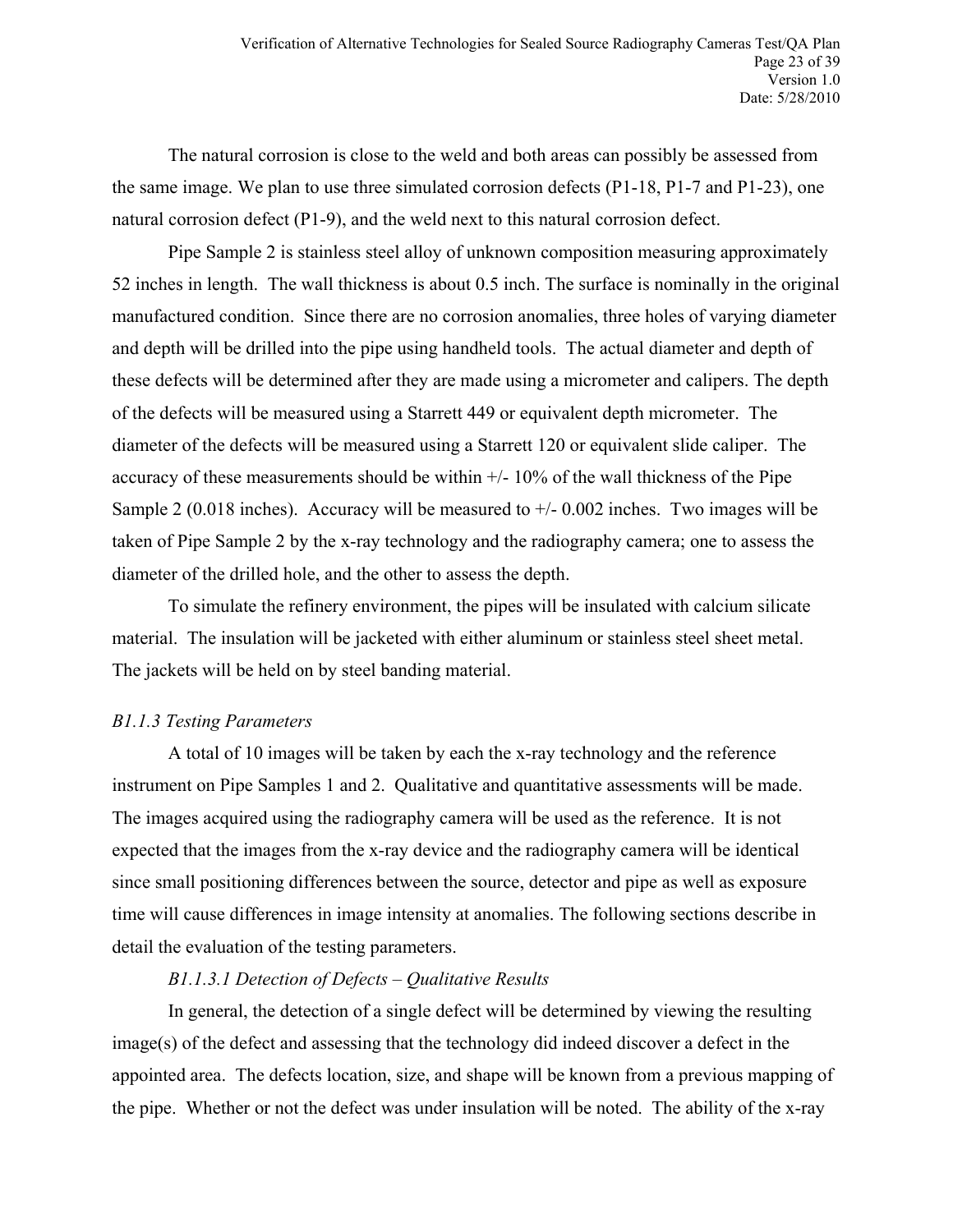technology to detect the defect will be compared to the radiography camera's findings and the results will be discussed.

The weld images for Pipe Sample 1 will also be compared qualitatively. The weld region will be divided into 10 zones, isolating weld anomalies such as lack of penetration in the root pass, undercut in the crown, slag inclusion, and porosity as well as regions of acceptable welds. These welds are not high quality, rather they were fabricated to hold the pipe together; therefore weld defects are expected with the potential for the entire weld to be defective. The weld would be divided into 10 areas or zones as partially illustrated in Figure 2. Zone numbers continue from 6 to 10 in the lower part of the arc as well. The presence or absence of defects in each zone will be noted by the technology operator and then reported in a tabular format (see Table 3). Both weld images will be assessed. The number and type of weld defects found by the x-ray technology will be compared qualitatively to the number and type of weld defects found by the radiography camera, and the results will be discussed.



<span id="page-23-0"></span>**Figure 2. Example of zones for assessment of Pipe Sample 1 weld.**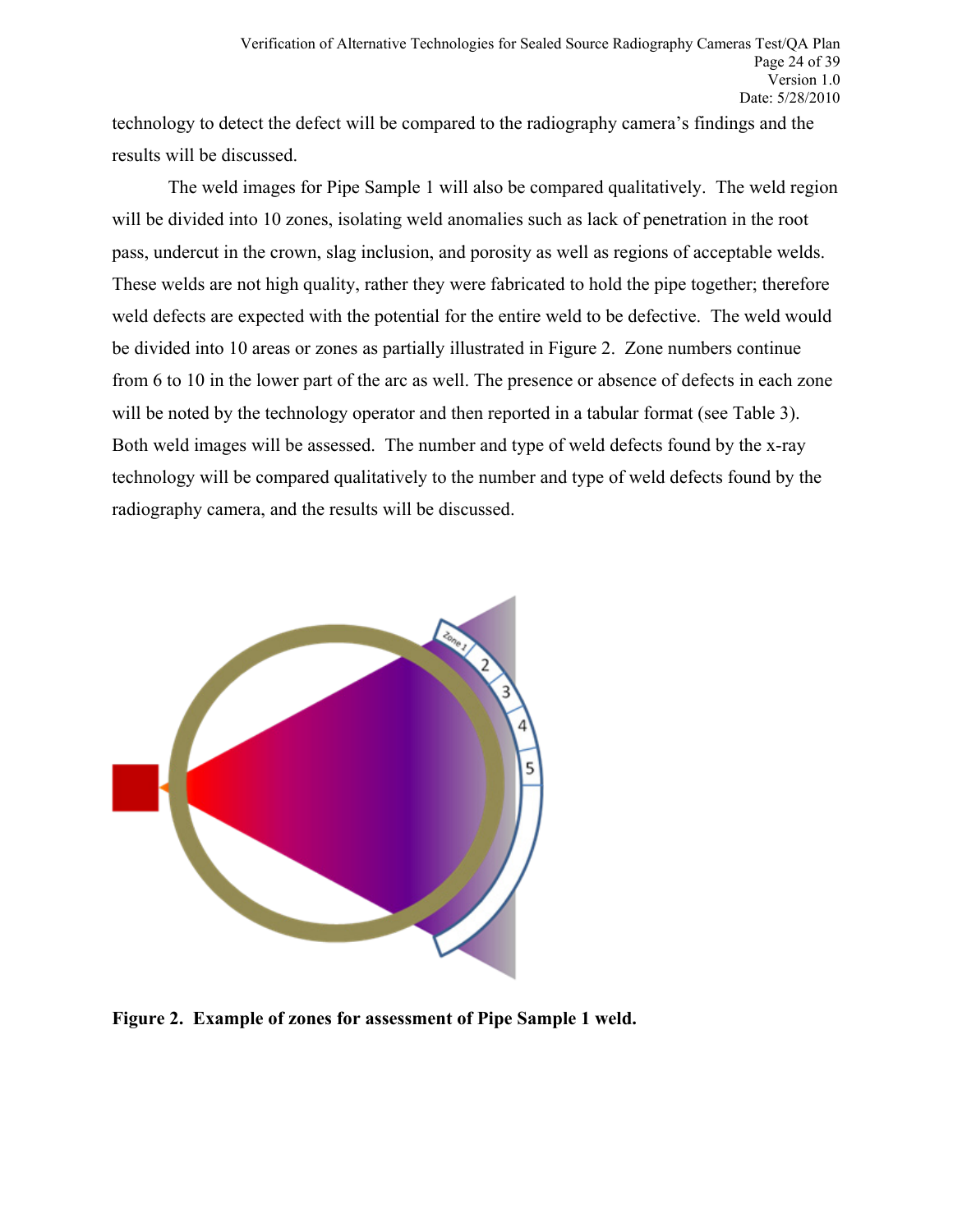| Zone           | <b>Root</b> | Crown | <b>Slag</b> | <b>Porosity</b> | <b>No Defect</b> |
|----------------|-------------|-------|-------------|-----------------|------------------|
|                |             |       |             |                 |                  |
| $\overline{2}$ |             |       |             |                 |                  |
| 3              |             |       |             |                 |                  |
|                |             |       |             |                 |                  |
| 5              |             |       |             |                 |                  |
| 6              |             |       |             |                 |                  |
| ┑              |             |       |             |                 |                  |
| 8              |             |       |             |                 |                  |
| q              |             |       |             |                 |                  |
| 10             |             |       |             |                 |                  |

<span id="page-24-0"></span>**Table 3. Weld Defect Assessment Table**

For evaluating the x-ray technologies' performance in detecting the natural corrosion on Pipe Sample 1, a similar process will be used. The natural corrosion region will be divided into 10 zones. The level of corrosion will be noted by the technology operator with the qualitative terms of light, moderate, severe, or absence of defects in each zone in a tabular format (see Table 4). Both corrosion images will be assessed. These will be compared to actual corrosion depth measurements that have already been made in a previous mapping of the pipe with:

- None  $\leq 10\%$  wall loss;
- Light  $10\%$  < depth < 25 % wall loss;
- Moderate  $25\%$  < depth < 50 % wall loss; and
- Heavy  $> 50 \%$  wall loss.

<span id="page-24-1"></span>**Table 4. Corrosion Image Assessment Table**

| Zone           | <b>Corrosion Level</b> | <b>Actual Corrosion Depth</b><br><b>Measurement</b> |
|----------------|------------------------|-----------------------------------------------------|
|                |                        |                                                     |
|                |                        |                                                     |
| $\mathfrak{D}$ |                        |                                                     |
| າ              |                        |                                                     |
|                |                        |                                                     |
|                |                        |                                                     |
|                |                        |                                                     |
|                |                        |                                                     |
| 8              |                        |                                                     |
| ∩              |                        |                                                     |
|                |                        |                                                     |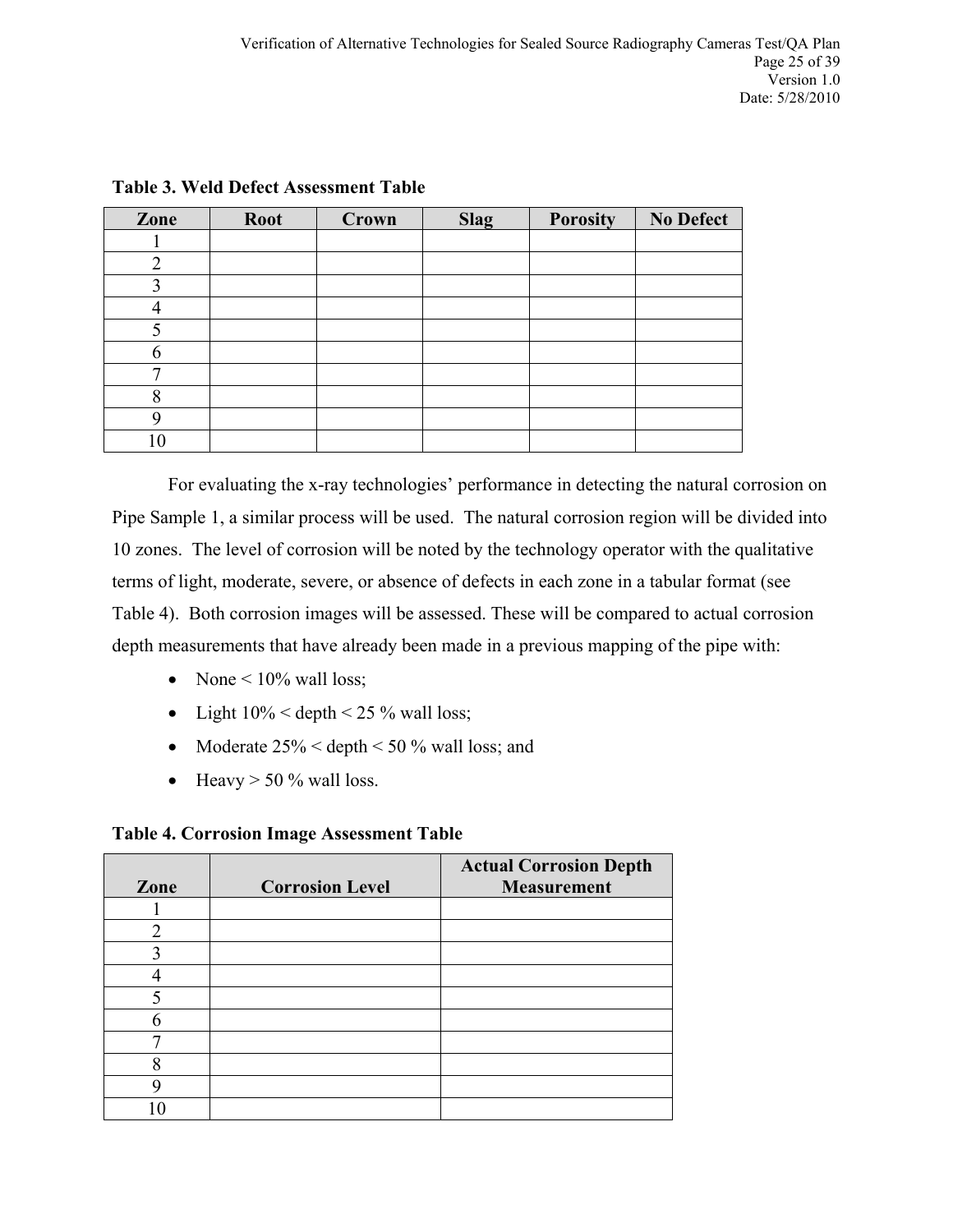The corrosion levels found by the x-ray technology will be compared qualitatively to the levels found by the radiography camera and the actual corrosion depth measurements. The results will be discussed.

# *B1.1.3.2 Detection of Defects – Quantitative Results*

Quantitative measures will be used to assess the performance of the x-ray technologies in measuring simulated corrosion anomalies on Pipe Sample 1. The image will be used to assess the following parameters:

- 1. Axial extent (length) in inches;
- 2. Circumferential extent (width) inches;
- 3. Number of pits (typically 2 or 3);
- 4. Axial extent of deepest pit (Pit length) in inches;
- 5. Circumferential extent of deepest pit (Pit width) in inches; and
- 6. Depth of deepest pit in inches.

The results will be tabulated for each defect (see Table 5). Actual measurements for the parameters listed in Table 5 have already been made in a previous mapping of the pipe.

<span id="page-25-0"></span>**Table 5. Simulated Corrosion Defect Assessment**

|                       | Radiography | X-Ray | Actual |
|-----------------------|-------------|-------|--------|
| Patch Length (inches) |             |       |        |
| Patch Width (inches)  |             |       |        |
| Number of Pits        |             |       |        |
| Pit Length (inches)   |             |       |        |
| Pit Width (inches)    |             |       |        |
| Pit Depth (inches)    |             |       |        |

For the drilled holes in the stainless steel Pipe Sample 2, the depth and diameter of each defect will be assessed (see Table 6). Actual measurements for the parameters listed in Table 6 will be taken using a micrometer and calipers, as discussed in Section B1.1.

A percentage error will be calculated for each measure in Tables 5 and 6. An error of +/- 10% of the wall thickness is generally accepted in the industry corrosion assessment. A percent difference will also be calculated between the results from the radiography camera and the x-ray technology for the specific corrosion and defect measurements listed in Tables 5 and 6 to compare the performance of the x-ray technology to that of the reference instrument results.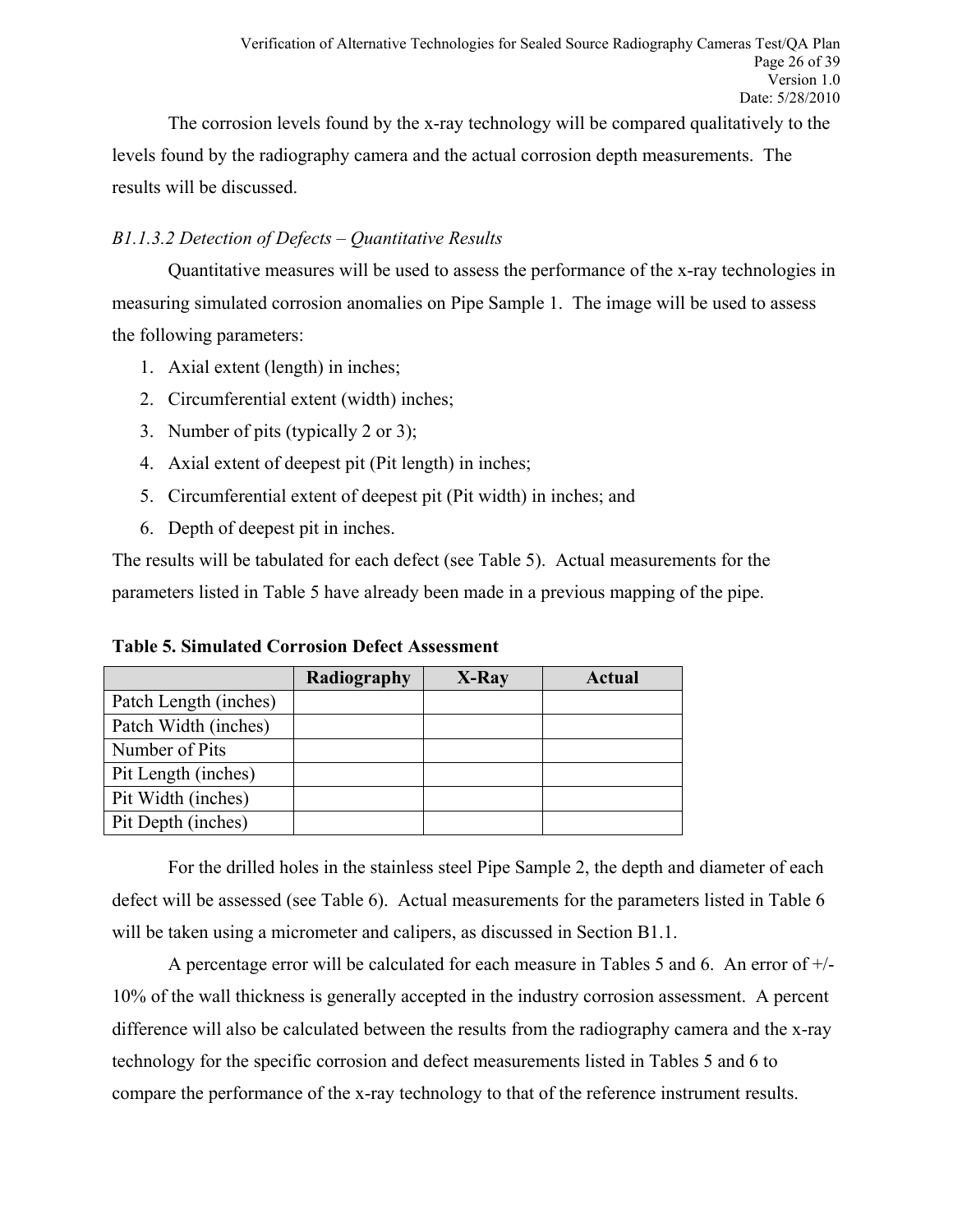|                         | Radiography | X-Ray | Actual |
|-------------------------|-------------|-------|--------|
| Pit 1 Diameter (inches) |             |       |        |
| Pit 1 Depth (inches)    |             |       |        |
| Pit 2 Diameter (inches) |             |       |        |
| Pit 2 Depth (inches)    |             |       |        |
| Pit 3 Diameter (inches) |             |       |        |
| Pit 3 Depth (inches)    |             |       |        |

#### <span id="page-26-0"></span>**Table 6. Drill Hole Defect Assessment**

# *B1.1.3.3 Operational Factors*

Operational factors such as maintenance needs, power needs, calibration frequency, data output, consumables used, ease of use, repair requirements, training and certification requirements, safety requirements, and image throughput will be evaluated based on testing observations and input provided from the vendor. Input will either be provided by the vendor on-site during the verification test and be recorded by Battelle staff or will be provided in documentation to the Verification Test Coordinator after completion of the verification test. To the extent possible, Battelle technical staff will also observe and record their own observations of these operational factors. Examples of information to be recorded include the daily status of diagnostic indicators for the technology, use or replacement of any consumables, use and nature of power supply needed to operate the technology, the effort or cost associated with maintenance or repair, vendor effort (e.g., time on site) for repair or maintenance, the duration and causes of any technology down time or data acquisition failure, observations about technology startup, ease of use, clarity of the user's instruction manual, user-friendliness of any needed software, overall convenience of the technologies and accessories/consumables, the safety hazard associated with the use of the technology, or the number of images that could be taken and processed per hour or per day. These observations will be summarized to aid in describing the technology performance in the verification report on each technology.

#### **B1.2 Statistical Analysis**

The statistical methods and calculations used for evaluating quantitative performance parameters are described in the following sections.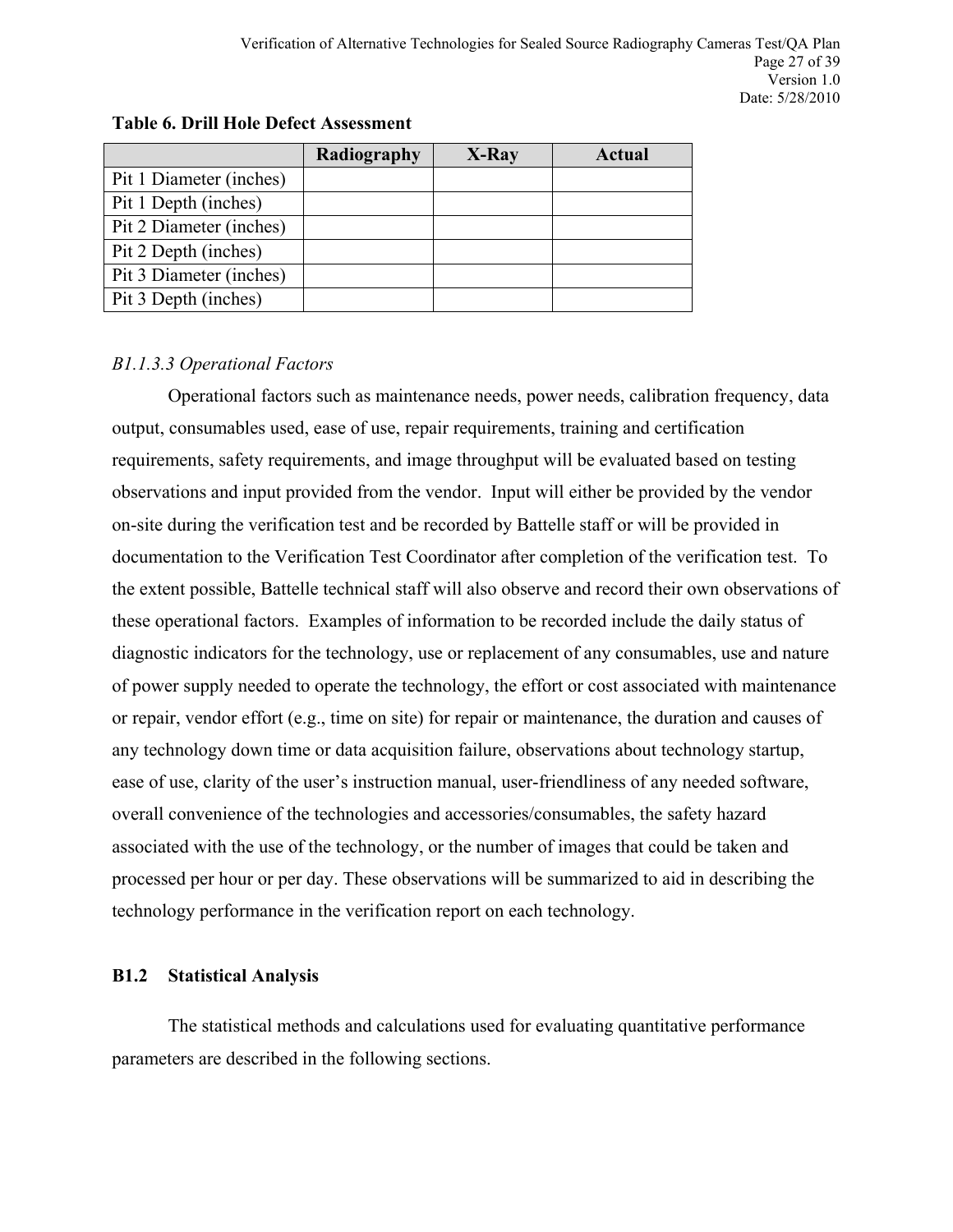#### *B1.2.1 Percent Error*

The quantitative results will be assessed by calculating the percent error between the actual and measured defect characteristics. The pipeline industry typically normalizes the error to the wall thickness of the pipe rather than the actual reading<sup>5</sup>. This method is useful since small defects are not as important, but small errors on small defects can lead to large and misleading errors percentages when actual depths are used as the normalizing factor. Percent error will be calculated using the following equation:

$$
\% Error = \frac{|Estimate - Actual|}{Wall Thickness} \times 100
$$
 (1)

#### *B1.2.2 Percent Difference*

The quantitative results will also be assessed by calculating the percent difference between the measurements made by the x-ray technologies and the radiography camera. This evaluation, in conjunction with the qualitative parameters, will help in assessing the performance of the x-ray technology in relation to that of the reference instrument results. Percent difference will be calculated using the following:

$$
\% Difference = \frac{(X - Ray Technology Result - Radiography Camera Result)}{Radiography Camera Result} \times 100 \quad (2)
$$

#### **B1.3 Reporting**

The data obtained in the verification test will be compiled separately for each vendor's technology, and the data evaluations will be applied to each technology's data set without reference to any other. At no time will data from different vendor's technology be compared or ranked. Following completion of the data evaluations, a draft verification report and verification statement will be prepared for each vendor's technology, stating the verification test procedures and documenting the performance observed. For example, descriptions of the data acquisition procedures, use of vendor supplied proprietary software, consumables used, repairs and maintenance needed, and the nature of any problems will be presented in the draft report. Each report will briefly describe the ETV Program, the AMS Center, and the procedures used in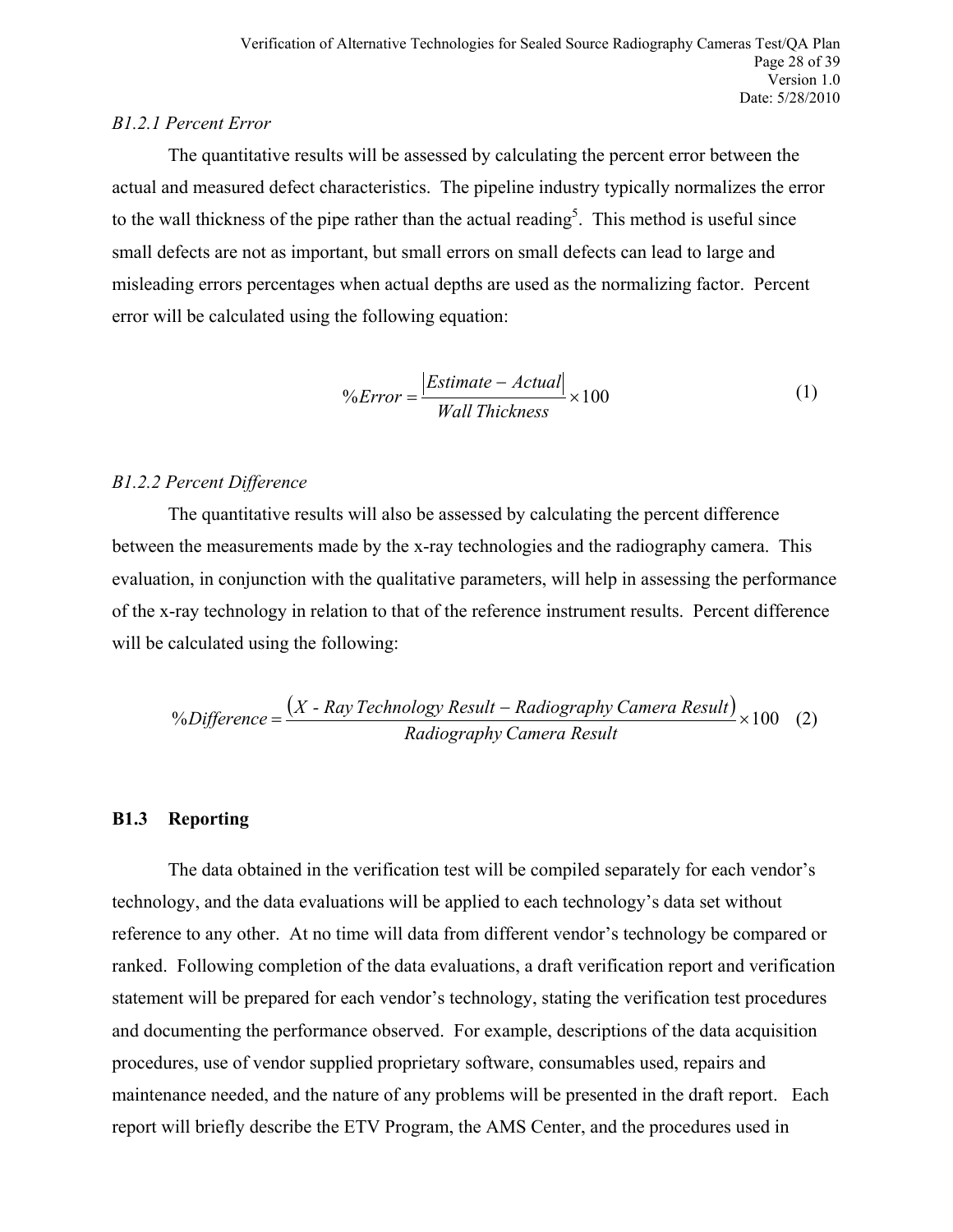verification testing. The results of the verification test will be stated quantitatively, without comparison to any other technology tested, or comment on the acceptability of the technology's performance. Each draft verification report will be submitted for review by the respective technology vendor and by EPA and other peer reviewers. Comments on the draft report will be addressed in revisions of the report. The peer review comments and responses will be tabulated to document the peer review process. The reporting and review process will be conducted according to the requirements of the AMS Center QMP.<sup>1</sup>

# <span id="page-28-0"></span>**B2 SAMPLING REQUIREMENTS**

#### **B2.1 Sample Collection, Storage and Shipment**

Samples in the form of pipe defects in a field environment will be detected by the x-ray technologies in real time. The reference method will collect information on the same defects. All pipe defects will be analyzed on-site. No samples will be collected, stored, or shipped as part of this verification test.

# <span id="page-28-1"></span>**B3 SAMPLE HANDLING AND CUSTODY REQUIREMENTS**

No samples will be collected, stored, or shipped as part of this verification test.

#### <span id="page-28-2"></span>**B4 REFERENCE METHOD**

A radiography camera will be used as the reference method for this test. The radiography camera will be used to collect images of the same pipeline defects that the x-ray technology will evaluate. This radiography camera will be part of a computed radiography system that will provide digital images to Battelle. The radiography camera will be operated by a licensed and properly certified radiographer that will meet all appropriate state safety requirements for operation of a sealed-source technology. Battelle will hire a licensed subcontractor to conduct the reference analyses with the radiography camera. It is expected that film will be used to collect the image. Efforts will be made to use plates similar to those being used by the x-ray technology.

The radiography camera operator will follow the specified operation of the particular radiography camera used per the instruction manual for that camera. Interpretations of the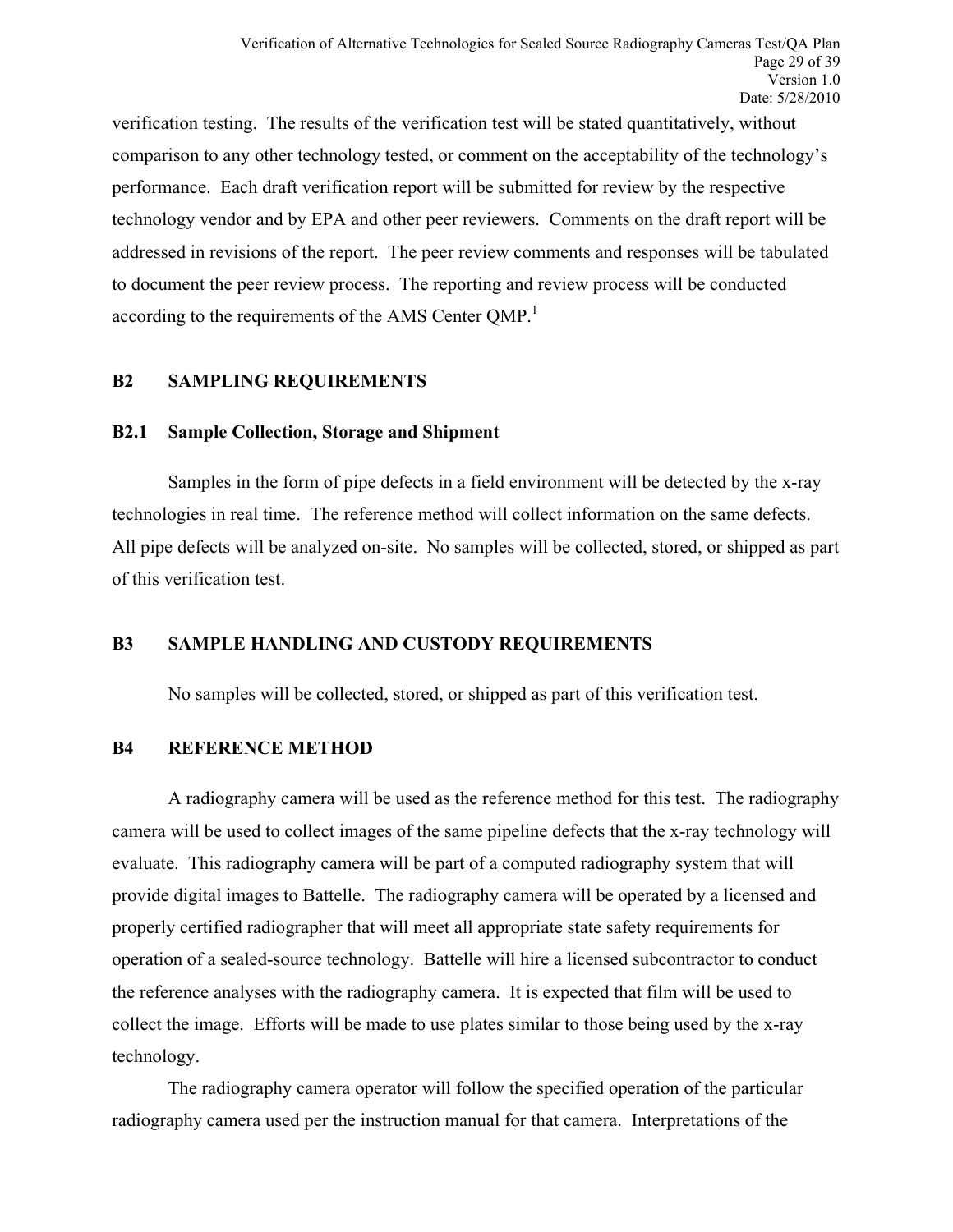images from the reference analyses will be provided to Battelle in either digital or hardcopy form. The images taken of the defects using the reference method will also be provided to Battelle by the subcontractor. The QA/QC requirements for the documentation and performance of the analytical method are described as data quality indicators (DQI) in Section B5.

# <span id="page-29-0"></span>**B5 QUALITY CONTROL CRITERIA FOR REFERENCE METHOD MEASUREMENT DATA**

Table 7 presents the DQIs and criteria for the reference method measurements. The reference method measurement quality will be assured by adherence to these DQI criteria.

Prior to starting the reference sampling, the radiography camera will be calibrated according to the manufacturer's specified procedure, if applicable. On each day of testing the device will be calibrated, if applicable.

| <b>DQI</b>                                 | <b>Method of</b><br><b>Assessment</b>                                                                                                 | Frequency                 | <b>Minimum</b><br>Acceptance<br>Criteria                                                                                                                                                                                                                  | <b>Corrective Action</b>                  |
|--------------------------------------------|---------------------------------------------------------------------------------------------------------------------------------------|---------------------------|-----------------------------------------------------------------------------------------------------------------------------------------------------------------------------------------------------------------------------------------------------------|-------------------------------------------|
| Confirmation of<br><b>Detected Defects</b> | Identification of<br>defect in appropriate<br>location and of<br>appropriate size in<br>accordance with<br>known mapping of<br>defect | All field test<br>samples | N/A                                                                                                                                                                                                                                                       | Data considered suspect<br>and reanalyzed |
| <b>Image Quality</b>                       | <b>Image Quality</b><br>Indicator (IQI) or<br>comparator, as<br>applicable                                                            | Each image                | Sensitivity of 2% or 2-<br>2T is met, the correct<br>penetrameter hole/wire<br>is discernable, or<br>meets applicable and<br>accepted IQI<br>standards, such as<br>ASTM $E-94^3$ or those<br>specified in the<br>radiography camera<br>subcontractors SOP | Re-image feature                          |

<span id="page-29-2"></span>**Table 7. DQIs and Criteria of Critical Measurements for Reference Method**

# <span id="page-29-1"></span>**B6 INSTRUMENT/EQUIPMENT TESTING, INSPECTION, AND MAINTENANCE**

The reference equipment, micrometer, and calipers used in this test will be tested, inspected, and maintained as per the manufacturer's recommendations so as to meet the performance requirements established in this document.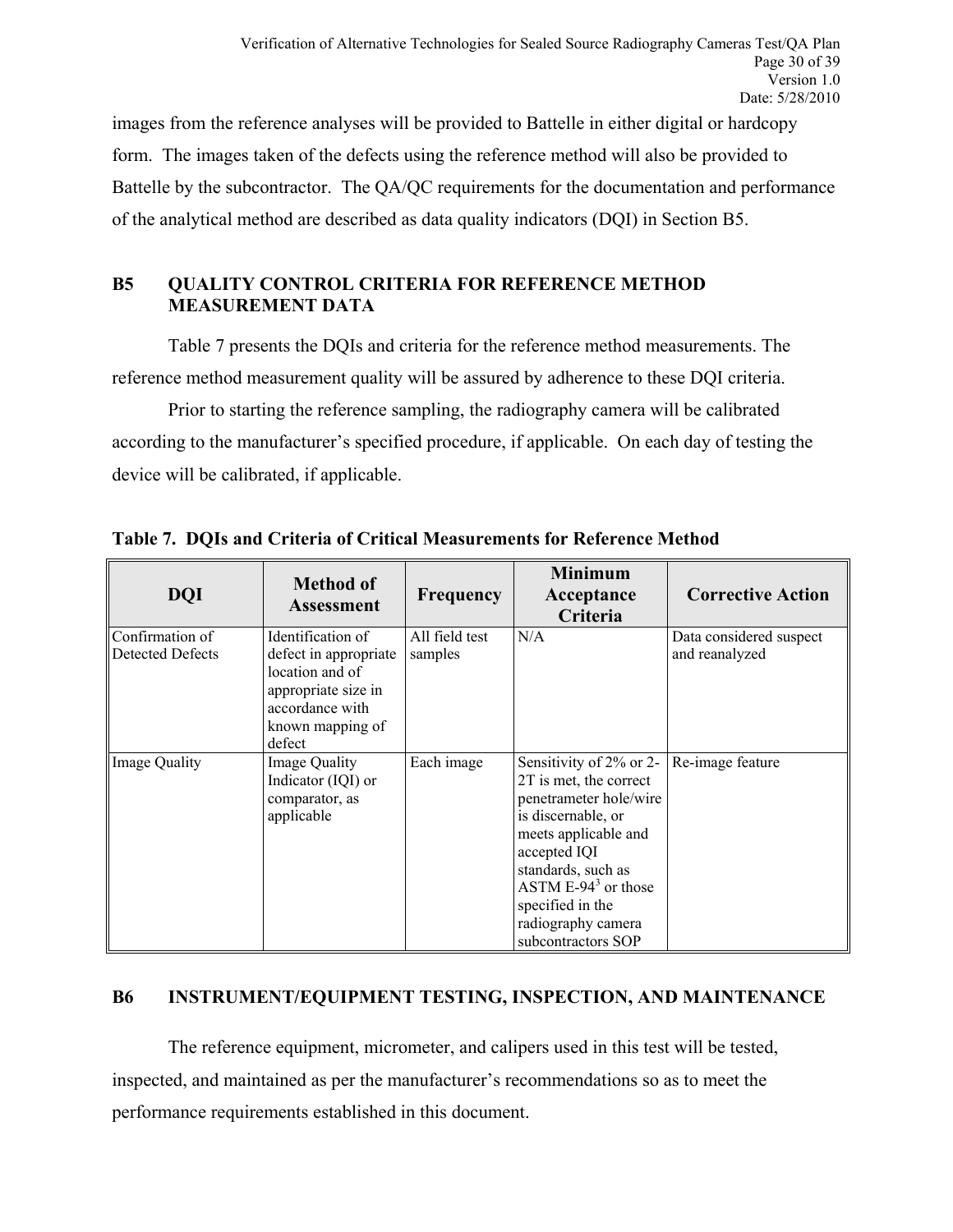#### <span id="page-30-0"></span>**B7 INSTRUMENT CALIBRATION AND FREQUENCY**

Prior to start of the reference sampling, the radiography camera, micrometer, and calipers will be calibrated according to the manufacturer's specified procedure, as applicable. The micrometer and calipers are generally calibrated at least annually. Prior calibration within a year before testing will satisfy the calibration requirement for these instruments. The participating xray technology will be calibrated by the operator or vendor according to the technology's specified procedures. If possible, this calibration will be performed on-site prior to testing.

#### <span id="page-30-1"></span>**B8 INSPECTION/ACCEPTANCE OF SUPPLIES AND CONSUMABLES**

All materials, supplies, and consumables will be ordered by the Verification Test Coordinator or designee. Where possible, Battelle will rely on sources of materials and consumables that have been used previously as part of ETV verification testing without problems. Battelle will also rely on previous experience or recommendations from EPA advisors, or the vendor.

#### <span id="page-30-2"></span>**B9 NON-DIRECT MEASUREMENTS**

No non-direct measurements will be used during this verification test.

#### <span id="page-30-3"></span>**B10 DATA MANAGEMENT**

Various types of data will be acquired and recorded electronically or manually by Battelle during the verification test. Table 2 summarizes the types of data to be recorded. All maintenance activities, repairs, calibrations, and operator observations relevant to the technology operation will be documented by technical staff in LRBs or on data sheets. Results from the reference method, including raw data, analyses, and final results, will be compiled by Battelle.

Records received by or generated by any technical staff during the verification test will be reviewed by a Battelle staff member within two weeks of generation or receipt, before the records are used to calculate, evaluate, or report verification results. If a Battelle staff member generated the record, this review will be performed by a Battelle technical staff member involved in the verification test, but not the staff member who originally generated the record. The review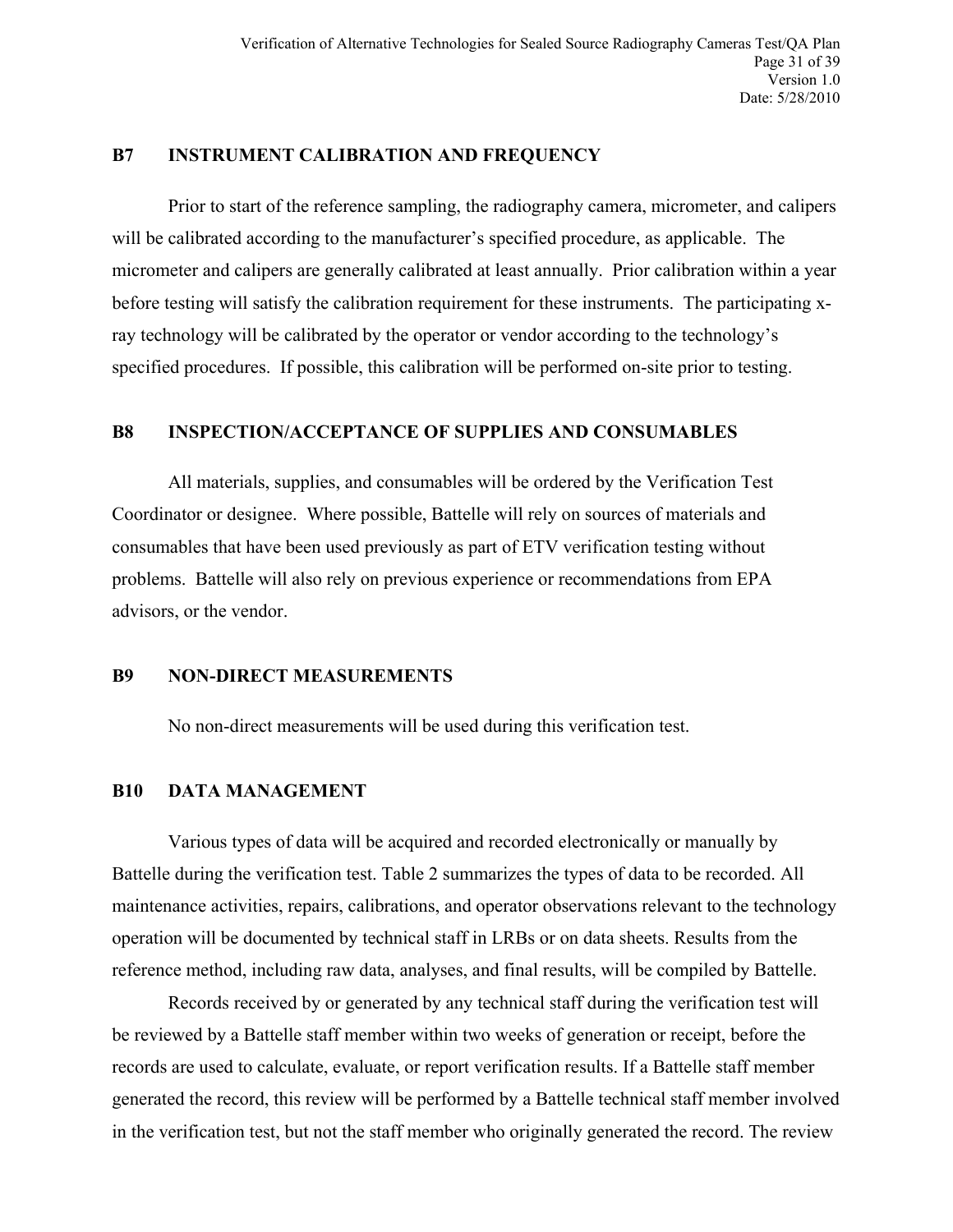will be documented by the designated person by adding his/her initials and date to the hard copy of the record being reviewed. A technical review of 100% of the test and reference data produced will be conducted. In addition, any calculations performed by technical staff will be checked by Battelle QA and/or technical staff to ensure that calculations are performed correctly. Calculations to be checked include any statistical calculations described in this test/QA plan. The data obtained from this verification test will be compiled and reported independently for each technology. Results for technologies from different vendors will not be compared with each other.

Among the QA activities conducted by Battelle QA staff will be an audit of data quality. This audit will consist of a review by the Battelle QA Manager (or his designee) of at least 25% of the test data. During the course of any such audit, the Battelle QA Manager will inform the technical staff of any findings and any need for immediate corrective action. If serious data quality problems exist, the Battelle QA Manager will request that Battelle's AMS Center Manager issue a stop-work order. Once the assessment report has been prepared, the Verification Test Coordinator will ensure that a response is provided for each adverse finding or potential problem, and will implement any necessary follow-up corrective action. The Battelle QA Manager will ensure that a follow-up corrective action has been taken.

Data obtained during the verification test will be maintained confidentially at Battelle, and used only for purposes of the technology verification. Data reporting in the final report will consist of tabular results of the calculations in Section B.

It is anticipated that testing of an x-ray technology will take place in one day. As such, Battelle will provide technology test data and associated reference data (including records; data sheets; notebook records) within 2 weeks of generation to EPA. The goal of this data delivery schedule is prompt identification and resolution of any data collection or recording issues.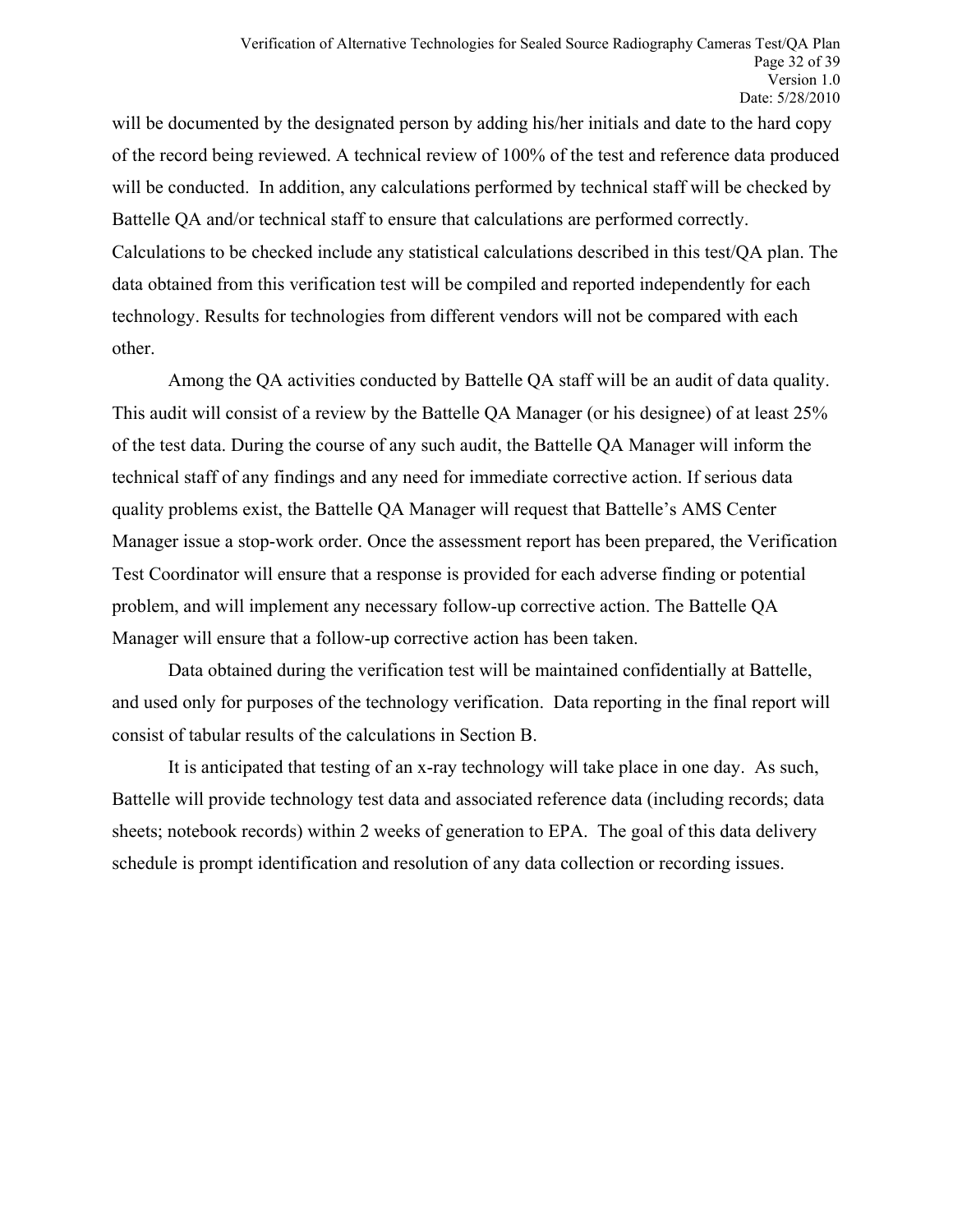# **SECTION C ASSESSMENT AND OVERSIGHT**

#### <span id="page-32-1"></span><span id="page-32-0"></span>**C1 ASSESSMENTS AND RESPONSE ACTIONS**

Every effort will be made in this verification test to anticipate and resolve potential problems before the quality of performance is compromised. One of the major objectives of this test/QA plan is to establish mechanisms necessary to ensure this. The procedures described in this test/QA plan, which is peer reviewed by a panel of outside experts, implemented by the technical staff and monitored by the Verification Test Coordinator, will give information on data quality on a day-to-day basis. The responsibility for interpreting the results of these checks and resolving any potential problems resides with the Verification Test Coordinator. Technical staff have the responsibility to identify problems that could affect data quality or the ability to use the data. Any problems that are identified will be reported to the Verification Test Coordinator, who will work with the Battelle QA Manager to resolve any issues. Action will be taken to control the problem, identify a solution to the problem, and minimize losses and correct data, where possible. Independent of any EPA QA activities, Battelle will be responsible for ensuring that the following audits are conducted as part of this verification test.

Any changes to the approved test/QA plan must be reported within 24 hours and documented in a formal deviation submitted to the Battelle AMS Center Manager, EPA AMS Center Project Officer, and EPA AMS Center Quality Manager. If approval by EPA or its designee is not received within 24 hours of notification, testing will be halted until a suitable resolution has been achieved.

#### **C1.1 Performance Evaluation Audits**

Because of the nature of the samples to be evaluated in this verification test (i.e., defects on a pipe), a Performance Evaluation (PE) audit will not be conducted as PE audit samples are not available.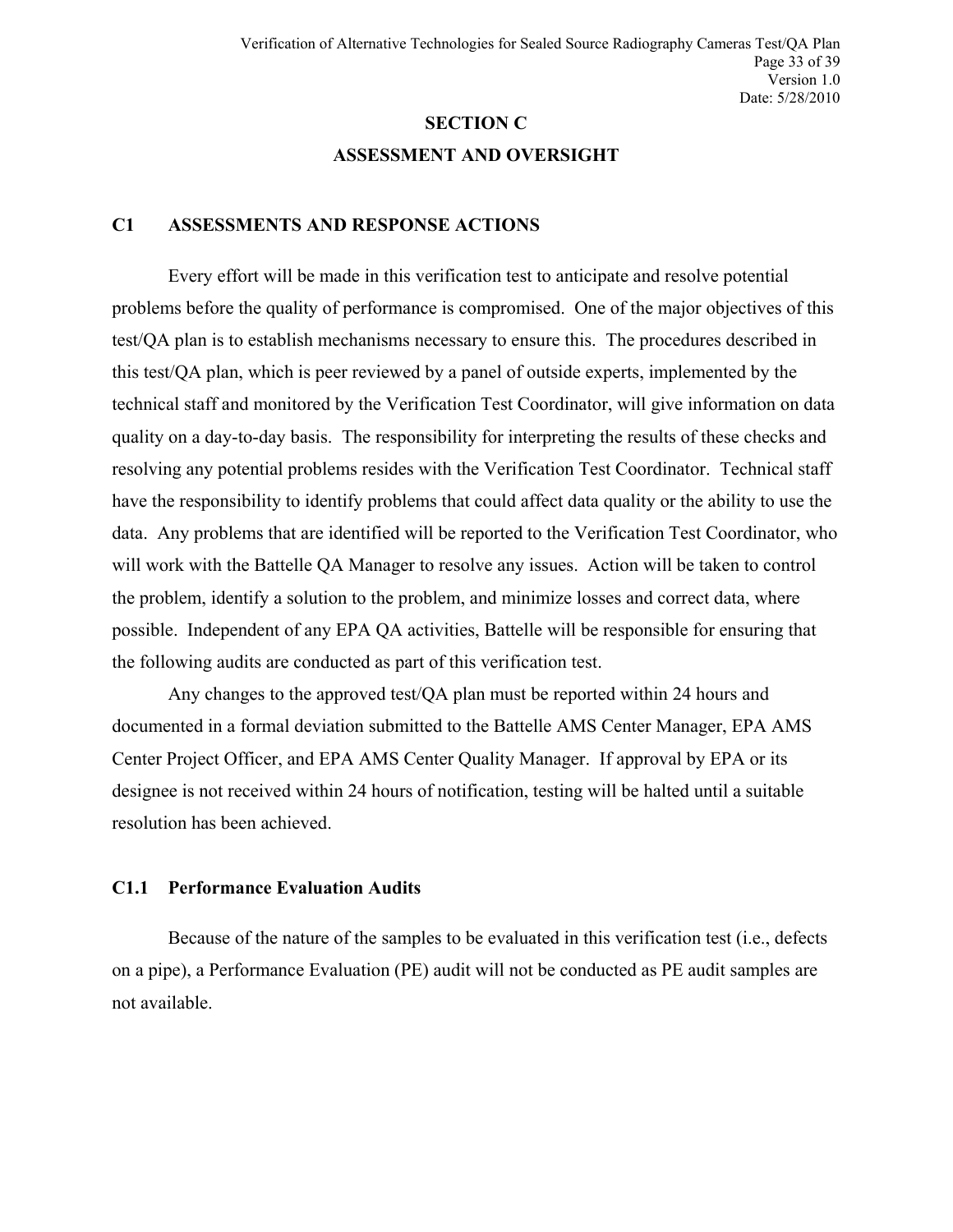# **C1.2 Technical Systems Audits**

The Battelle QA Manager will perform a technical systems audit (TSA) at least once during this verification test. The purpose of this audit is to ensure that the verification test is being performed in accordance with the AMS Center QMP,<sup>1</sup> this test/QA plan, and any Standard Operating Procedures (SOPs) used by Battelle. In the TSA, the Battelle QA Manager or a designee may review the reference method used, compare actual test procedures to those specified or referenced in this plan, and review data acquisition and handling procedures. The Battelle QA Manager will tour the test site, observe and review the test procedures, and review record books. He will also check calibration certifications for test measurement devices. A draft TSA will be prepared within 2 weeks of performance of the TSA and sent to EPA. The final TSA report will be prepared, include a statement of findings and the actions taken to address any adverse findings. At EPA's discretion, EPA QA staff may also conduct an independent on-site TSA during the verification test. The TSA findings will be communicated to technical staff at the time of the audit and documented in a TSA report.

# **C1.3 Data Quality Audits**

The Battelle QA Manager will audit at least 25% of the verification data acquired in the verification test. The Battelle QA Manager will trace the data from initial acquisition, through reduction and statistical comparisons, to final reporting. All calculations performed on the data undergoing the audit will be checked.

# **C1.4 QA/QC Reporting**

Each audit will be documented in accordance with Sections 3.3.4 and 3.3.5 of the AMS Center  $QMP$ <sup>1</sup>. The results of the audits (both TSA and ADQ) will be submitted to EPA. Audit reports may include the following:

- Identification of any adverse findings or potential problems;
- Response to adverse findings or potential problems;
- Recommendations for resolving problems; and
- Citation of any noteworthy practices that may be of use to others.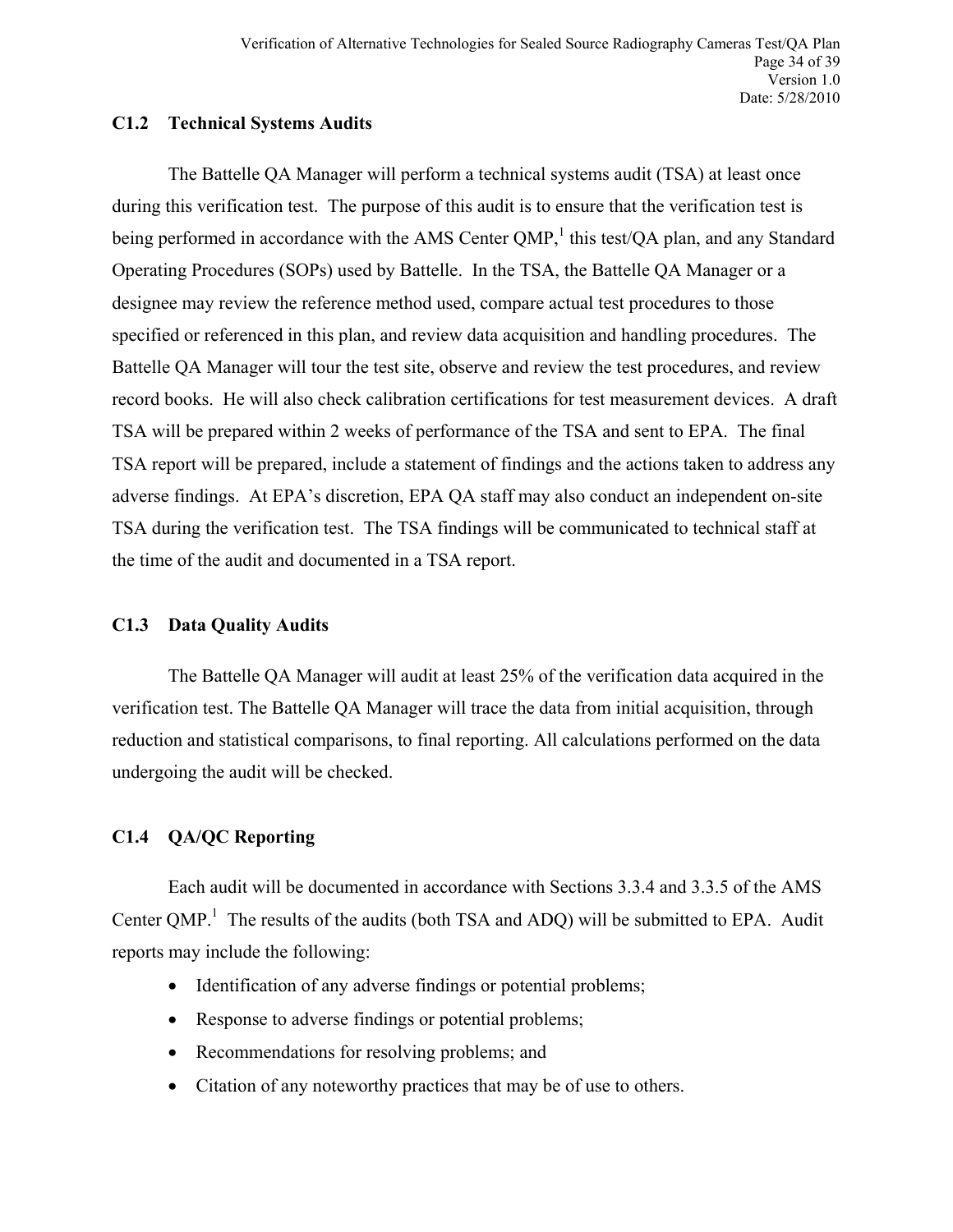# <span id="page-34-0"></span>**C2 REPORTS TO MANAGEMENT**

The Battelle QA Manager, during the course of any audit, will identify to the technical staff performing experimental activities any immediate corrective action that should be taken. If serious quality problems exist, the Battelle QA Manager is authorized to request that Battelle's AMS Center Manager issue a stop work order. Once the audit report has been prepared, the Verification Test Coordinator will ensure that a response is provided for each adverse finding or potential problem and will implement any necessary follow-up corrective action. The Battelle QA Manager will ensure that follow-up corrective action has been taken. The test/QA plan and final report are reviewed by EPA AMS Center QA staff and EPA AMS Center program management staff. Upon final review and approval, both documents will then be posted on the ETV website (www.epa.gov/etv).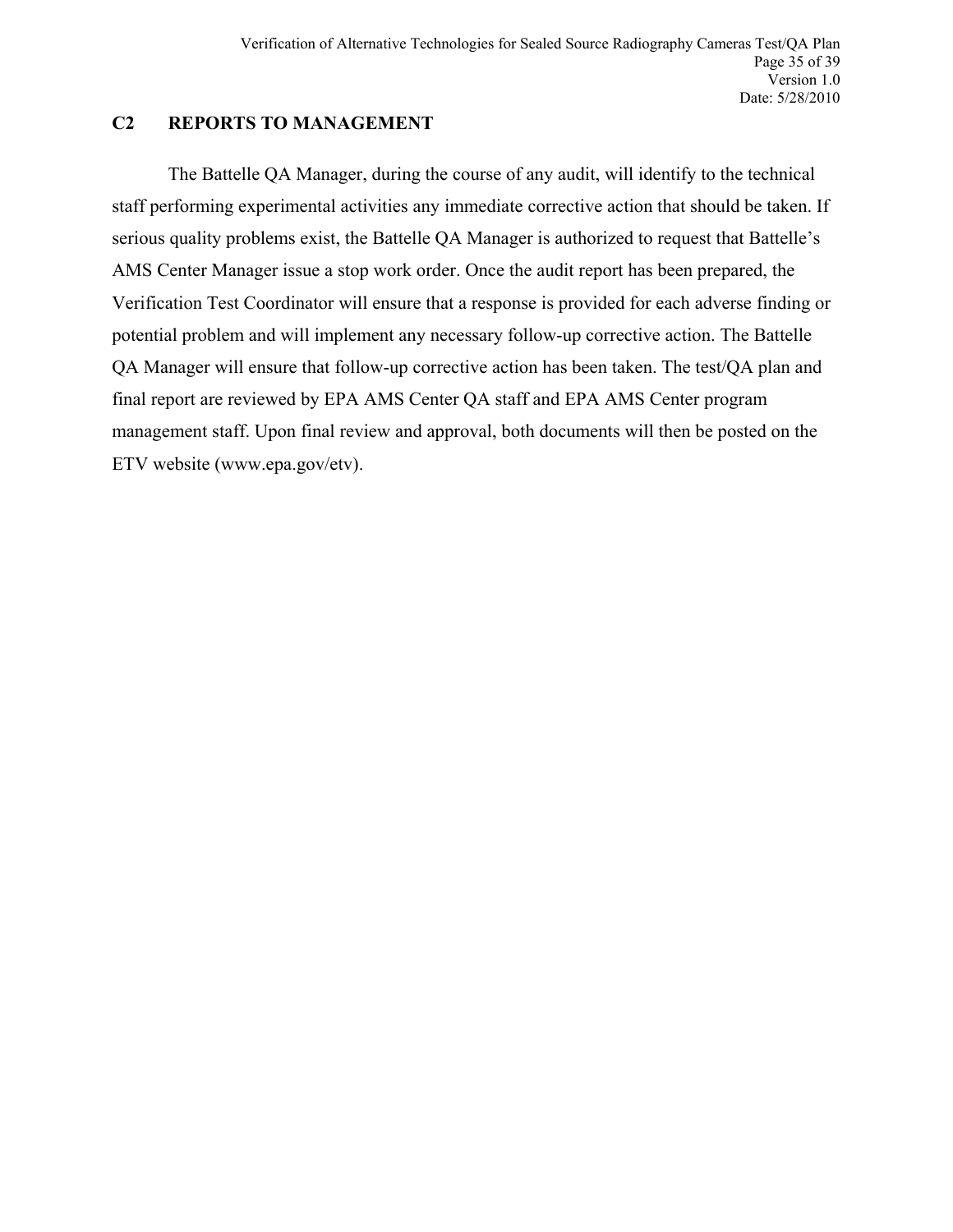# **SECTION D**

# **DATA VALIDATION AND USABILITY**

#### <span id="page-35-1"></span><span id="page-35-0"></span>**D1 DATA REVIEW, VALIDATION, AND VERIFICATION REQUIREMENTS**

The key data review requirements for the verification test are stated in Section B10 of this test/QA plan. In general, the data review requirements specify that the data generated during this test will be reviewed by a Battelle technical staff member within two weeks of data generation. The reviewer will be familiar with the technical aspects of the verification test, but will not be the person who generated the data. This process will serve both as the data review and the data verification, and will ensure that data have been recorded, transmitted, and processed properly.

The data validation requirements for this test involve a data quality audit relative to the DQIs and audit acceptance criteria specified for this test. The DQIs listed in Section B5 will be used to validate the data quality. The QA audits described within Section C of this document, including the performance evaluation audit and data quality audit, are designed to validate the data quality.

# <span id="page-35-2"></span>**D2 VALIDATION AND VERIFICATION METHODS**

As part of the normal data and report review process the US EPA will have the opportunity to review the draft final report and provide comments. Data verification is conducted as part of the data review, as described in Section B10 for this test/QA plan. A visual inspection of handwritten data will be conducted to ensure that all entries were properly recorded or transcribed and that any erroneous entries were properly noted (i.e., single line through the entry with an error code and the initials of the recorder and date of entry). Electronic data from the technologies and other instruments used during the test will be inspected to ensure proper transfer from the data logging system. Data manually incorporated into spreadsheets for use in calculations will be checked against handwritten data to ensure that transcription errors have not occurred. All calculations used to transform the data will be reviewed to ensure the accuracy and the appropriateness of the calculations. Calculations performed manually will be reviewed and repeated using a handheld calculator or commercial software (e.g., Excel). Calculations performed using standard commercial office software (e.g., Excel) will be reviewed by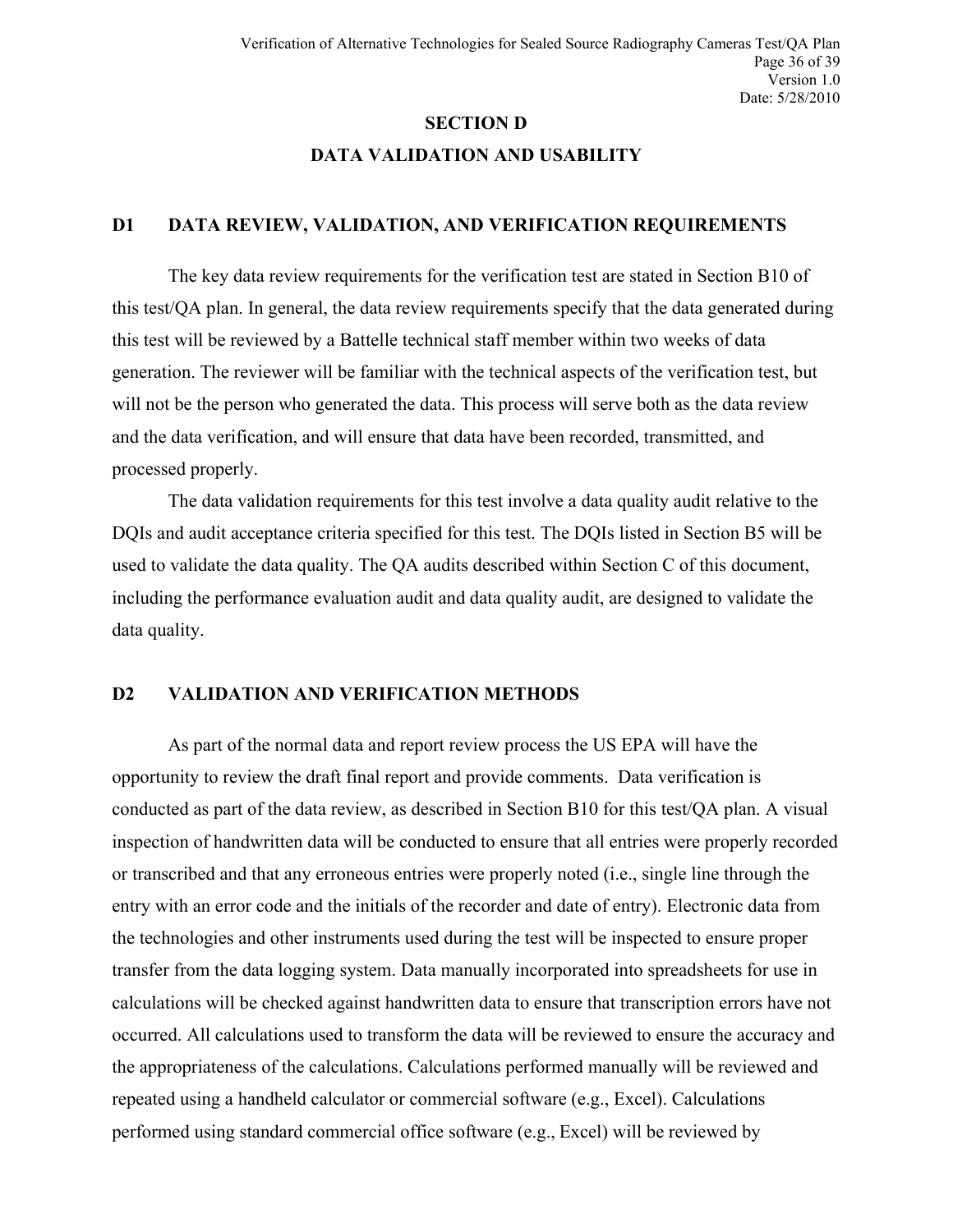inspecting the equations used in calculations and verifying selected calculations by handheld calculator. Calculations performed using specialized commercial software (i.e., for analytical instrumentation) will be reviewed by inspection and, when feasible, verified by handheld calculator, or standard commercial office software.

To ensure that the data generated from this test meet the goals of the test, a number of data validation procedures will be performed. Section C of this test/QA plan provides a description of the validation safeguards employed for this verification test. Data validation and verification efforts include the completion of QC activities and the performance of TSA as described in Section C. The data from this test will be evaluated relative to the measurement DQIs described in Section A4 and B5 of this test/QA plan. Data failing to meet these criteria will be flagged in the data set and not used for evaluation of the technologies, unless these deviations are accompanied by descriptions of their potential impacts on the data quality.

A data quality audit will be conducted by the Battelle QA Manager to ensure that data review, verification, and validation procedures were completed, and to assure the overall data quality.

#### <span id="page-36-0"></span>**D3 RECONCILIATION WITH USER REQUIREMENTS**

The purpose of a verification test performed following this test/QA plan is to evaluate the performance of commercial technologies which detect defects in pipelines used in the oil and gas industry in a simulated field environment. This test evaluates the non-radioactive source x-ray technology capabilities. This evaluation will include comparisons of the results from the technologies to results from the standard reference technique, radiography cameras. To meet the requirements of the user community, the data obtained in such a verification test will include thorough documentation of the technology's performance during the verification test. The data review, verification, and validation procedures described above will assure that verification test data meet these requirements, are accurately presented in the verification reports generated from the test, and that data not meeting these requirements are appropriately flagged and discussed in the verification reports. Additionally, all data generated using the reference method, which are used to evaluate technology results during the verification test, should meet the QA requirements of any applicable standard operating procedures or instrumentation instruction manuals.

This test/QA plan and any resulting ETV verification report(s) generated following procedures described in this test/QA plan will be subjected to review by participating technology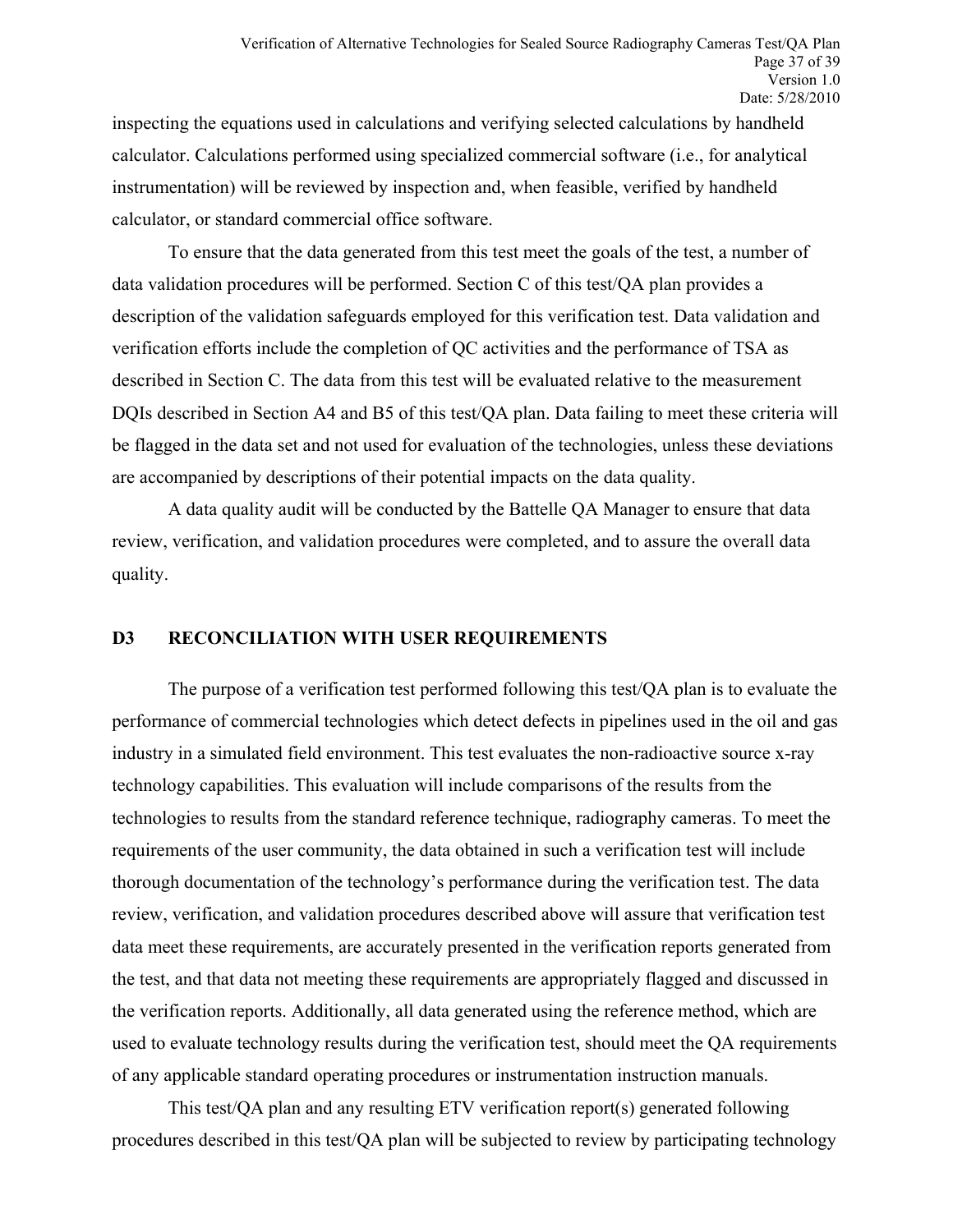vendors, ETV AMS Center staff, test collaborators, EPA, and external expert peer reviewers. These reviews will assure that this test/QA plan, verification test(s) of participating technologies, and the resulting report(s) meet the needs of potential users and regulators. The final report(s) will be submitted to EPA in 508 compliant Adobe Portable Document Format (pdf) and subsequently posted on the ETV website.